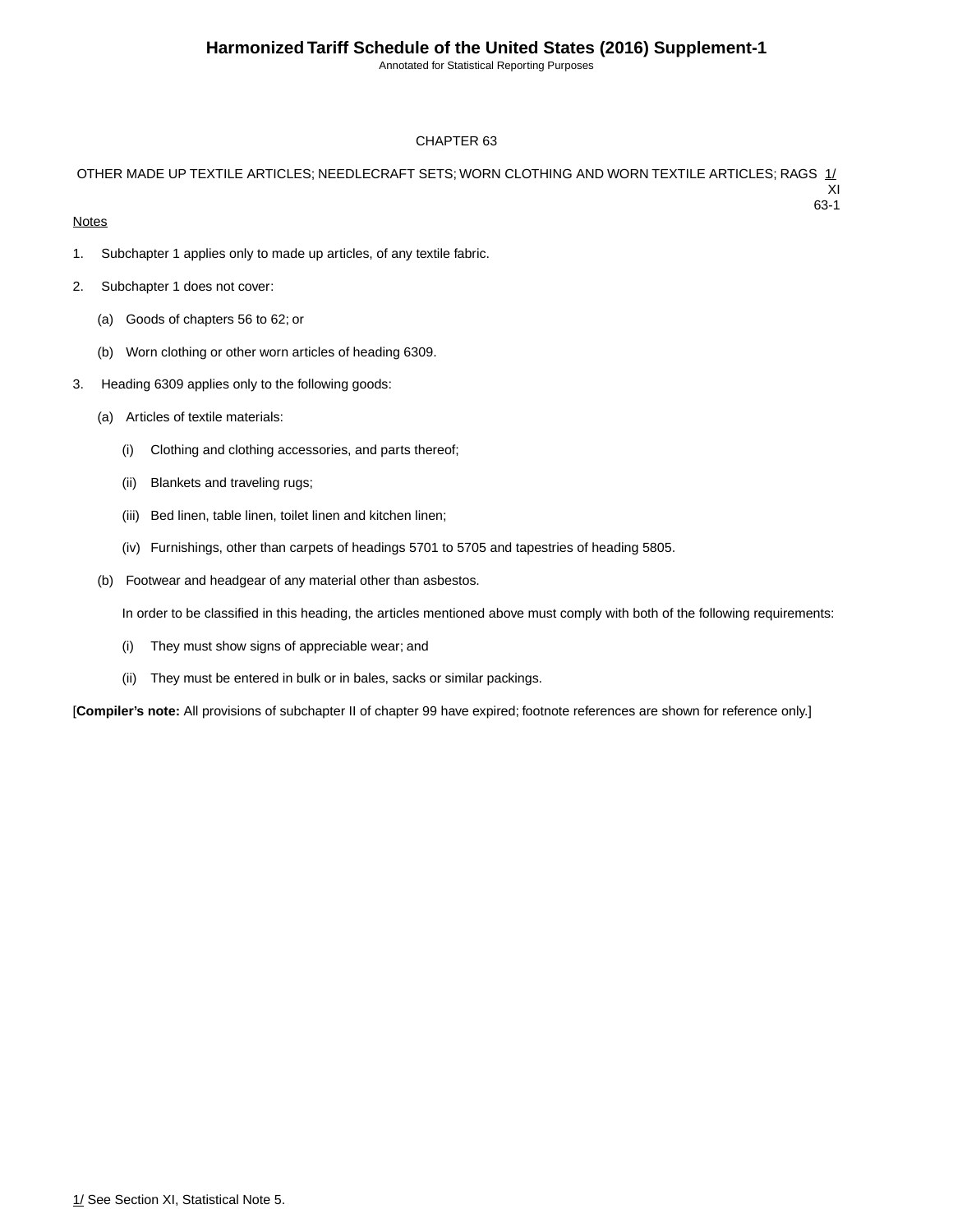Annotated for Statistical Reporting Purposes

| Heading/              | <b>Stat</b> |                                                              | Unit                 |         | Rates of Duty                                                             |                     |
|-----------------------|-------------|--------------------------------------------------------------|----------------------|---------|---------------------------------------------------------------------------|---------------------|
| Subheading            | Suf-<br>fix | <b>Article Description</b>                                   | of<br>Quantity       | General | 1                                                                         | $\overline{2}$      |
|                       |             | I. OTHER MADE UP TEXTILE ARTICLES                            |                      |         | Special                                                                   |                     |
| 6301<br>6301.10.00 00 |             | Blankets and traveling rugs:                                 | kg                   |         | Free (AU, BH, CA,<br>CL, CO, E <sup>*</sup> , IL, JO,<br>KR, MA, MX, OM,  | 77.5%               |
| 6301.20.00            |             | Blankets (other than electric blankets) and traveling rugs,  | .                    | Free    | P, PA, PE, SG)                                                            | $$1.10/kg +$<br>60% |
|                       | 10          |                                                              | kg                   |         |                                                                           |                     |
| 6301.30.00            | 20          | Blankets (other than electric blankets) and traveling rugs,  | m <sup>2</sup><br>kg |         |                                                                           |                     |
|                       |             |                                                              |                      | 8.4%    | Free (AU, BH, CA,<br>CL, CO, IL, JO,<br>KR, MA, MX, OM,<br>P, PA, PE, SG) | 30%                 |
|                       | 10<br>20    |                                                              | kg                   |         |                                                                           |                     |
| 6301.40.00            |             | Blankets (other than electric blankets) and traveling rugs,  | kg<br>.              | 8.5%    | Free (AU, BH, CA,                                                         | 77.5%               |
|                       |             |                                                              |                      |         | CL, CO, IL, JO,<br>KR, MA, MX, OM,<br>P, PA, PE, SG)                      |                     |
|                       | 10          |                                                              | kg                   |         |                                                                           |                     |
| 6301.90.00            | 20          |                                                              | No.<br>kg            | 7.2%    | Free (AU, BH, CA,                                                         | 90%                 |
|                       |             |                                                              |                      |         | CL, CO, E <sup>*</sup> , IL, JO,<br>KR, MA, MX, OM,<br>P, PA, PE, SG)     |                     |
|                       | 10          |                                                              | kg                   |         |                                                                           |                     |
|                       | 20          | Other:<br>Containing 85 percent or more by weight of silk or | No.                  |         |                                                                           |                     |
|                       | 30          |                                                              | kg<br>No.<br>kg      |         |                                                                           |                     |
|                       |             |                                                              |                      |         |                                                                           |                     |
|                       |             |                                                              |                      |         |                                                                           |                     |
|                       |             |                                                              |                      |         |                                                                           |                     |
|                       |             |                                                              |                      |         |                                                                           |                     |
|                       |             |                                                              |                      |         |                                                                           |                     |
|                       |             |                                                              |                      |         |                                                                           |                     |
|                       |             |                                                              |                      |         |                                                                           |                     |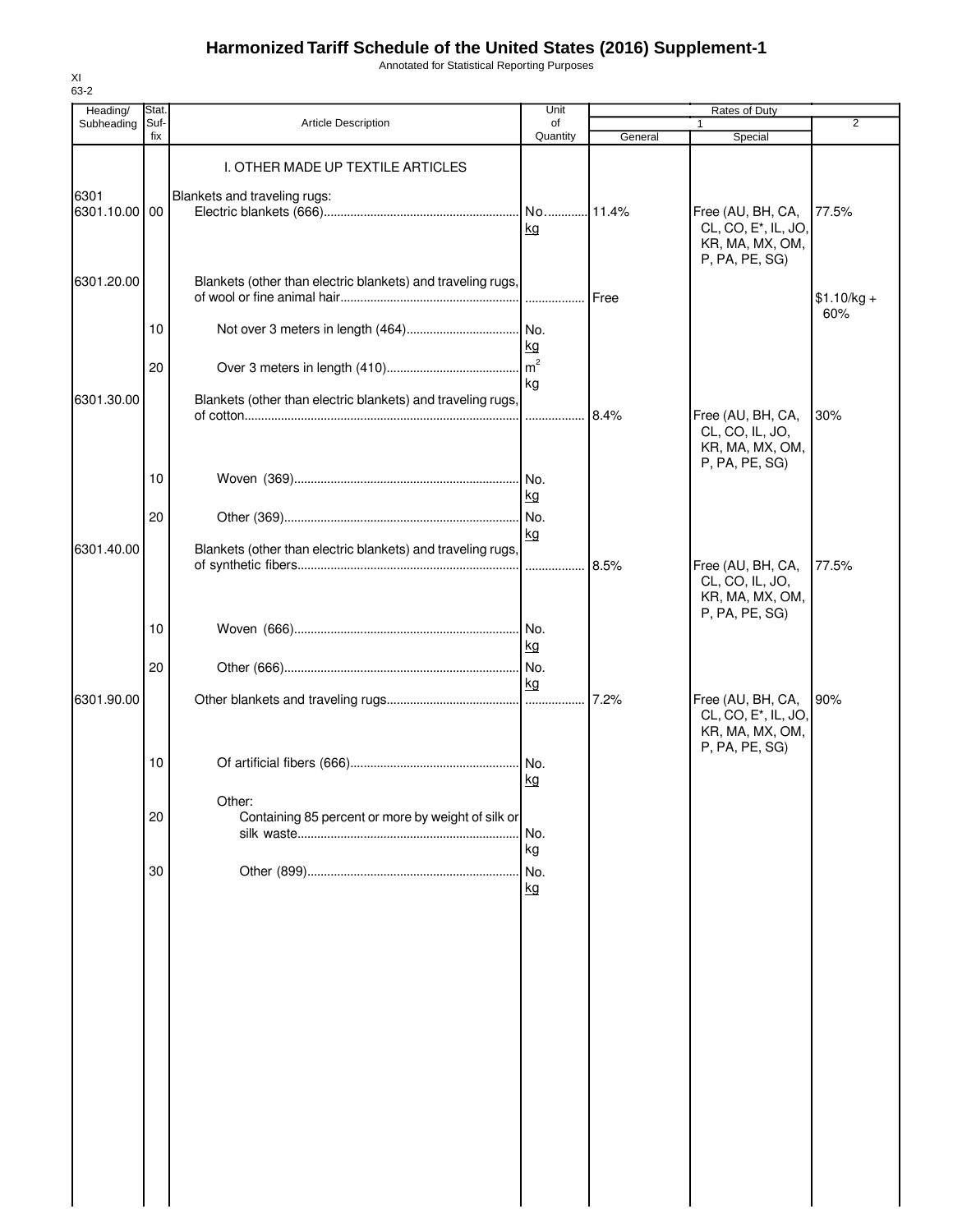Annotated for Statistical Reporting Purposes

| Heading/           | Stat.       |                                                                                                                                  | Unit           |         | Rates of Duty                                                                              |     |
|--------------------|-------------|----------------------------------------------------------------------------------------------------------------------------------|----------------|---------|--------------------------------------------------------------------------------------------|-----|
| Subheading         | Suf-<br>fix | Article Description                                                                                                              | of<br>Quantity | General | $\mathbf{1}$<br>Special                                                                    | 2   |
| 6302<br>6302.10.00 |             | Bed linen, table linen, toilet linen and kitchen linen:                                                                          |                |         | Free (AU, BH, CA,<br>CL, CO, E <sup>*</sup> , IL, JO,<br>KR, MA, MX, OM,<br>P, PA, PE, SG) | 25% |
|                    | 05          | Of cotton:                                                                                                                       | kg             |         |                                                                                            |     |
|                    | 08          |                                                                                                                                  | kg             |         |                                                                                            |     |
|                    | 15          |                                                                                                                                  | kg             |         |                                                                                            |     |
|                    | 20          |                                                                                                                                  | kg             |         |                                                                                            |     |
| 6302.21            |             | Other bed linen, printed:<br>Of cotton:<br>Containing any embroidery, lace, braid, edging,<br>trimming, piping or applique work: |                |         |                                                                                            |     |
| 6302.21.30         |             |                                                                                                                                  |                | 11.9%   | Free (AU, BH, CA,<br>CL, CO, IL, JO,<br>KR, MA, MX, OM,<br>P, PA, PE, SG)                  | 90% |
|                    | 10          | Pillowcases, other than bolster cases                                                                                            | No.<br>kg      |         |                                                                                            |     |
|                    | 20          |                                                                                                                                  | No.<br>kg      |         |                                                                                            |     |
|                    | 30          |                                                                                                                                  | No.<br>kg      |         |                                                                                            |     |
|                    | 40          |                                                                                                                                  | No.<br>kg      |         |                                                                                            |     |
|                    | 50          |                                                                                                                                  | No.<br>kg      |         |                                                                                            |     |
| 6302.21.50         |             |                                                                                                                                  |                |         | Free (AU, BH, CA,<br>CL, CO, IL, JO,<br>KR, MA, MX, OM,<br>P, PA, PE, SG)                  | 90% |
|                    | 10          | Pillowcases, other than bolster cases                                                                                            | No.<br>kg      |         |                                                                                            |     |
|                    | 20          |                                                                                                                                  | No.<br>kg      |         |                                                                                            |     |
|                    | 30          |                                                                                                                                  | No.<br>kg      |         |                                                                                            |     |
|                    | 40          |                                                                                                                                  | No.<br>kg      |         |                                                                                            |     |
|                    | 50          |                                                                                                                                  | kg             |         |                                                                                            |     |
|                    |             |                                                                                                                                  |                |         |                                                                                            |     |
|                    |             |                                                                                                                                  |                |         |                                                                                            |     |
|                    |             |                                                                                                                                  |                |         |                                                                                            |     |
|                    |             |                                                                                                                                  |                |         |                                                                                            |     |
|                    |             |                                                                                                                                  |                |         |                                                                                            |     |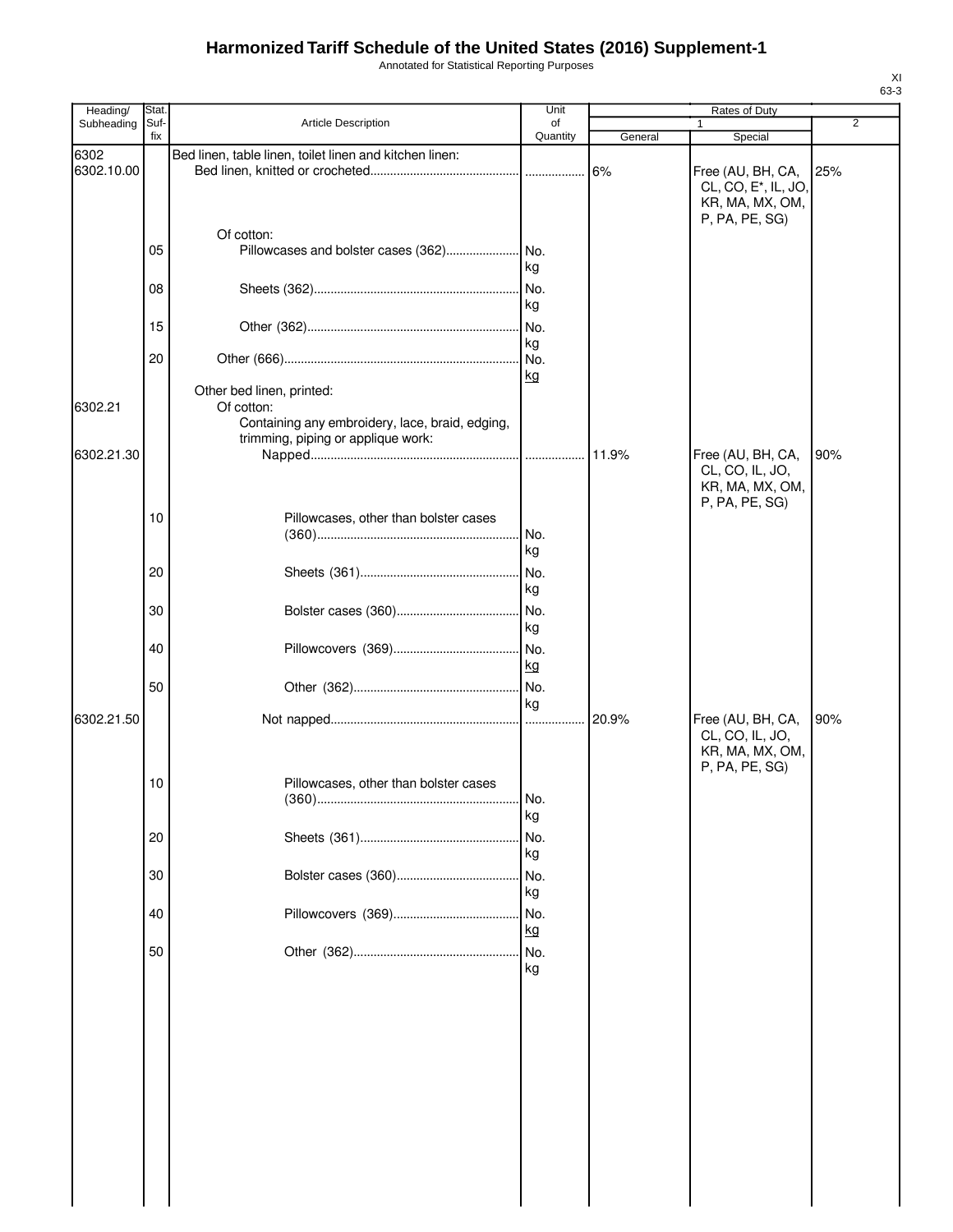Annotated for Statistical Reporting Purposes

| Heading/                         | Stat. |                                                                                                                         | Unit        |         | Rates of Duty                                                             |     |
|----------------------------------|-------|-------------------------------------------------------------------------------------------------------------------------|-------------|---------|---------------------------------------------------------------------------|-----|
| Subheading                       | Suf-  | Article Description                                                                                                     | of          |         | 1                                                                         | 2   |
|                                  | fix   |                                                                                                                         | Quantity    | General | Special                                                                   |     |
| 6302 (con.)<br>6302.21<br>(con.) |       | Bed linen, table linen, toilet linen and kitchen linen: (con.)<br>Other bed linen, printed: (con.)<br>Of cotton: (con.) |             |         |                                                                           |     |
|                                  |       | Other:                                                                                                                  |             |         |                                                                           |     |
| 6302.21.70                       |       |                                                                                                                         |             | 2.5%    | Free (AU, BH, CA,<br>CL, CO, IL, JO,<br>KR, MA, MX, OM,<br>P, PA, PE, SG) | 25% |
|                                  | 10    | Pillowcases, other than bolster cases                                                                                   | No.<br>kg   |         |                                                                           |     |
|                                  | 20    |                                                                                                                         | No.<br>kg   |         |                                                                           |     |
|                                  | 30    |                                                                                                                         | No.<br>kg   |         |                                                                           |     |
|                                  | 40    |                                                                                                                         | . No.<br>kg |         |                                                                           |     |
|                                  | 50    |                                                                                                                         | No.<br>kg   |         |                                                                           |     |
| 6302.21.90                       |       |                                                                                                                         |             | 6.7%    | Free (AU, BH, CA,<br>CL, CO, IL, JO,<br>KR, MA, MX, OM,<br>P, PA, PE, SG) | 25% |
|                                  | 10    | Pillowcases, other than bolster cases                                                                                   | No.<br>kg   |         |                                                                           |     |
|                                  | 20    |                                                                                                                         | No.<br>kg   |         |                                                                           |     |
|                                  | 30    |                                                                                                                         | No.<br>kg   |         |                                                                           |     |
|                                  | 40    |                                                                                                                         | No.<br>kg   |         |                                                                           |     |
|                                  | 50    |                                                                                                                         | kg          |         |                                                                           |     |
|                                  |       |                                                                                                                         |             |         |                                                                           |     |
|                                  |       |                                                                                                                         |             |         |                                                                           |     |
|                                  |       |                                                                                                                         |             |         |                                                                           |     |
|                                  |       |                                                                                                                         |             |         |                                                                           |     |
|                                  |       |                                                                                                                         |             |         |                                                                           |     |
|                                  |       |                                                                                                                         |             |         |                                                                           |     |
|                                  |       |                                                                                                                         |             |         |                                                                           |     |
|                                  |       |                                                                                                                         |             |         |                                                                           |     |
|                                  |       |                                                                                                                         |             |         |                                                                           |     |
|                                  |       |                                                                                                                         |             |         |                                                                           |     |
|                                  |       |                                                                                                                         |             |         |                                                                           |     |
|                                  |       |                                                                                                                         |             |         |                                                                           |     |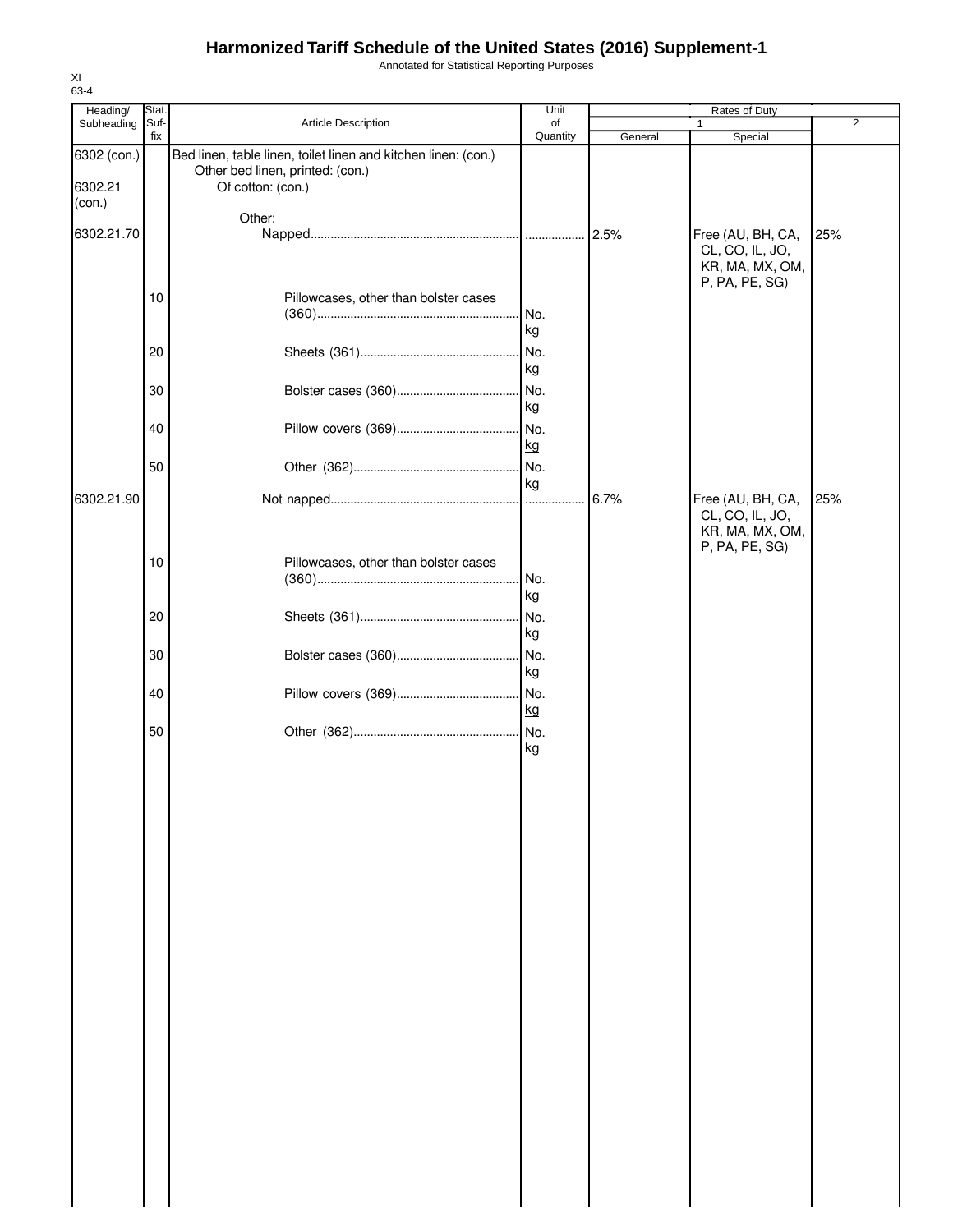Annotated for Statistical Reporting Purposes

| Heading/                             | Stat.       |                                                                                                                                                                              | Unit             |         | Rates of Duty                                                                              |                |
|--------------------------------------|-------------|------------------------------------------------------------------------------------------------------------------------------------------------------------------------------|------------------|---------|--------------------------------------------------------------------------------------------|----------------|
| Subheading                           | Suf-<br>fix | Article Description                                                                                                                                                          | of<br>Quantity   | General | Special                                                                                    | $\overline{2}$ |
| 6302 (con.)<br>6302.22<br>6302.22.10 |             | Bed linen, table linen, toilet linen and kitchen linen: (con.)<br>Other bed linen, printed: (con.)<br>Of man-made fibers:<br>Containing any embroidery, lace, braid, edging, |                  |         | Free (AU, BH, CA,<br>CL, CO, IL, JO,<br>KR, MA, MX, OM,                                    | 90%            |
|                                      | 10<br>20    | Pillowcases, other than bolster cases:                                                                                                                                       | No.<br>kg<br>No. |         | P, PA, PE, SG)                                                                             |                |
|                                      |             | Sheets:                                                                                                                                                                      | kg               |         |                                                                                            |                |
|                                      | 30          |                                                                                                                                                                              | No.<br>kg        |         |                                                                                            |                |
|                                      | 40          |                                                                                                                                                                              | No.<br>kg        |         |                                                                                            |                |
|                                      | 50          | Other:                                                                                                                                                                       | kg               |         |                                                                                            |                |
| 6302.22.20                           | 60          |                                                                                                                                                                              | kg               | 11.4%   | Free (AU, BH, CA,<br>CL, CO, IL, JO,<br>KR, MA, MX, OM,                                    | 77.5%          |
|                                      | 10          |                                                                                                                                                                              | kg               |         | P, PA, PE, SG)                                                                             |                |
|                                      | 20          |                                                                                                                                                                              | No.<br>kg        |         |                                                                                            |                |
|                                      | 30          |                                                                                                                                                                              | kg               |         |                                                                                            |                |
| 6302.29.00                           | 10          | Containing 85 percent or more by weight of silk or                                                                                                                           | .<br>No.         | 4.5%    | Free (AU, BH, CA,<br>CL, CO, E <sup>*</sup> , IL, JO,<br>KR, MA, MX, OM,<br>P, PA, PE, SG) | 90%            |
|                                      | 20          |                                                                                                                                                                              | kg<br>No.<br>kg  |         |                                                                                            |                |
|                                      |             |                                                                                                                                                                              |                  |         |                                                                                            |                |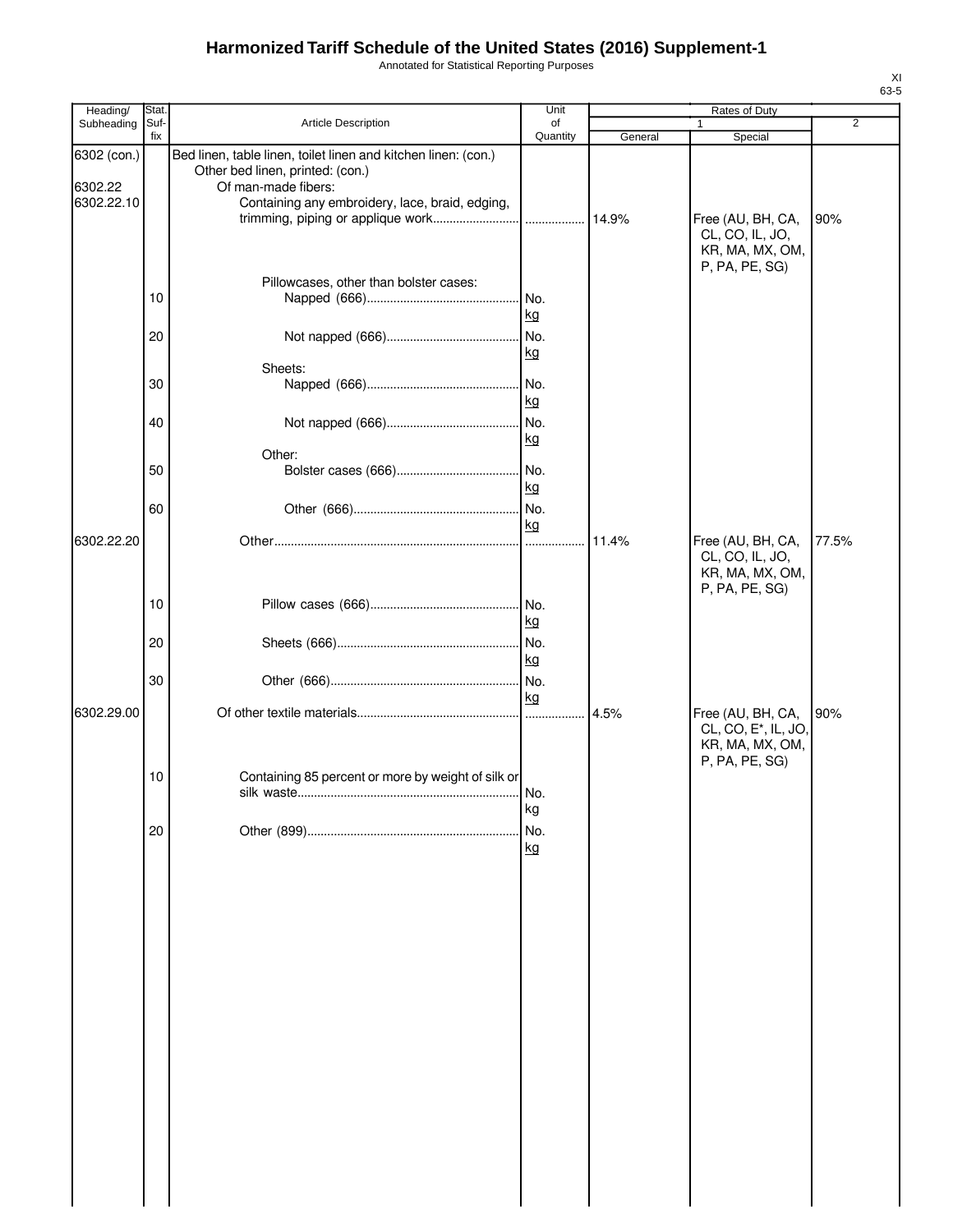Annotated for Statistical Reporting Purposes

| Heading/    | Stat.       |                                                                                       | Unit           |         | Rates of Duty                     |                |
|-------------|-------------|---------------------------------------------------------------------------------------|----------------|---------|-----------------------------------|----------------|
| Subheading  | Suf-<br>fix | Article Description                                                                   | of<br>Quantity | General | 1                                 | $\overline{2}$ |
| 6302 (con.) |             | Bed linen, table linen, toilet linen and kitchen linen: (con.)                        |                |         | Special                           |                |
|             |             | Other bed linen:                                                                      |                |         |                                   |                |
| 6302.31     |             | Of cotton:                                                                            |                |         |                                   |                |
|             |             | Containing any embroidery, lace, braid, edging,<br>trimming, piping or applique work: |                |         |                                   |                |
| 6302.31.30  |             |                                                                                       |                |         | Free (AU, BH, CA,                 | 90%            |
|             |             |                                                                                       |                |         | CL, CO, IL, JO,                   |                |
|             |             |                                                                                       |                |         | KR, MA, MX, OM,                   |                |
|             |             |                                                                                       |                |         | P, PA, PE, SG)                    |                |
|             | 10          | Pillowcases, other than bolster cases                                                 |                |         |                                   |                |
|             |             |                                                                                       | No.            |         |                                   |                |
|             |             |                                                                                       | kg             |         |                                   |                |
|             | 20          |                                                                                       | No.            |         |                                   |                |
|             |             |                                                                                       | kg             |         |                                   |                |
|             | 30          |                                                                                       | No.            |         |                                   |                |
|             |             |                                                                                       | kg             |         |                                   |                |
|             |             |                                                                                       |                |         |                                   |                |
|             | 40          |                                                                                       | No.            |         |                                   |                |
|             |             |                                                                                       | kg             |         |                                   |                |
|             | 50          |                                                                                       | No.            |         |                                   |                |
|             |             |                                                                                       | kg             |         |                                   |                |
| 6302.31.50  |             |                                                                                       |                | 20.9%   | Free (AU, BH, CA,                 | 90%            |
|             |             |                                                                                       |                |         | CL, CO, IL, JO,                   |                |
|             |             |                                                                                       |                |         | KR, MA, MX, OM,<br>P, PA, PE, SG) |                |
|             | 10          | Pillowcases, other than bolster cases                                                 |                |         |                                   |                |
|             |             |                                                                                       | . No.          |         |                                   |                |
|             |             |                                                                                       | kg             |         |                                   |                |
|             | 20          |                                                                                       | INo.           |         |                                   |                |
|             |             |                                                                                       | kg             |         |                                   |                |
|             |             |                                                                                       |                |         |                                   |                |
|             | 30          |                                                                                       | No.            |         |                                   |                |
|             |             |                                                                                       | kg             |         |                                   |                |
|             | 40          |                                                                                       | No.            |         |                                   |                |
|             |             |                                                                                       | kg             |         |                                   |                |
|             | 50          |                                                                                       |                |         |                                   |                |
|             |             |                                                                                       | kg             |         |                                   |                |
|             |             |                                                                                       |                |         |                                   |                |
|             |             |                                                                                       |                |         |                                   |                |
|             |             |                                                                                       |                |         |                                   |                |
|             |             |                                                                                       |                |         |                                   |                |
|             |             |                                                                                       |                |         |                                   |                |
|             |             |                                                                                       |                |         |                                   |                |
|             |             |                                                                                       |                |         |                                   |                |
|             |             |                                                                                       |                |         |                                   |                |
|             |             |                                                                                       |                |         |                                   |                |
|             |             |                                                                                       |                |         |                                   |                |
|             |             |                                                                                       |                |         |                                   |                |
|             |             |                                                                                       |                |         |                                   |                |
|             |             |                                                                                       |                |         |                                   |                |
|             |             |                                                                                       |                |         |                                   |                |
|             |             |                                                                                       |                |         |                                   |                |
|             |             |                                                                                       |                |         |                                   |                |
|             |             |                                                                                       |                |         |                                   |                |
|             |             |                                                                                       |                |         |                                   |                |
|             |             |                                                                                       |                |         |                                   |                |
|             |             |                                                                                       |                |         |                                   |                |
|             |             |                                                                                       |                |         |                                   |                |
|             |             |                                                                                       |                |         |                                   |                |
|             |             |                                                                                       |                |         |                                   |                |
|             |             |                                                                                       |                |         |                                   |                |
|             |             |                                                                                       |                |         |                                   |                |
|             |             |                                                                                       |                |         |                                   |                |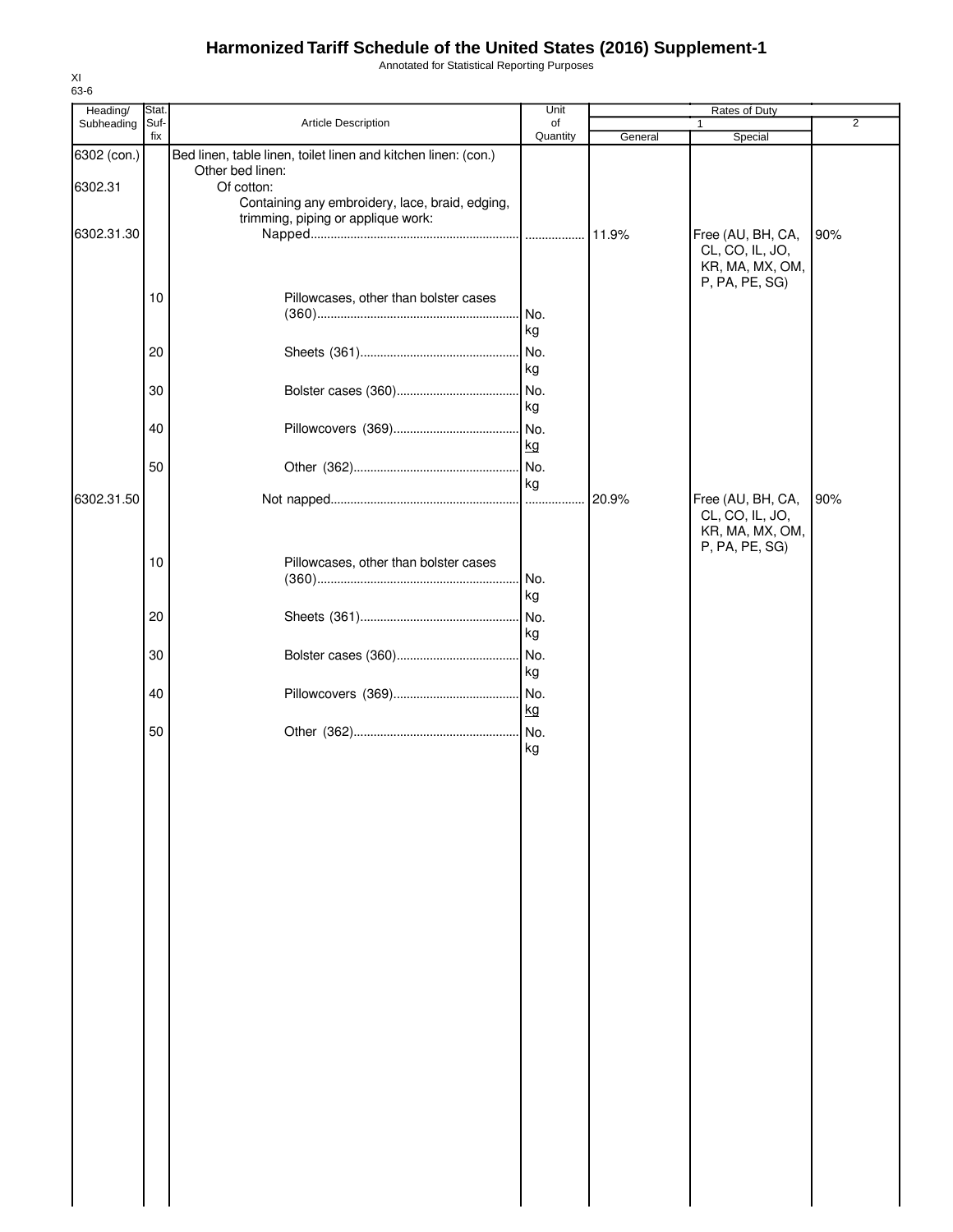Annotated for Statistical Reporting Purposes

| Heading/                         | Stat.       |                                                                                                                | Unit           |         | Rates of Duty                                                             |                |
|----------------------------------|-------------|----------------------------------------------------------------------------------------------------------------|----------------|---------|---------------------------------------------------------------------------|----------------|
| Subheading                       | Suf-<br>fix | Article Description                                                                                            | of<br>Quantity | General | $\mathbf{1}$<br>Special                                                   | $\overline{2}$ |
| 6302 (con.)<br>6302.31<br>(con.) |             | Bed linen, table linen, toilet linen and kitchen linen: (con.)<br>Other bed linen: (con.)<br>Of cotton: (con.) |                |         |                                                                           |                |
|                                  |             | Other:                                                                                                         |                |         |                                                                           |                |
| 6302.31.70                       |             |                                                                                                                |                |         | Free (AU, BH, CA,<br>CL, CO, IL, JO,<br>KR, MA, MX, OM,<br>P, PA, PE, SG) | 25%            |
|                                  | 10          | Pillowcases, other than bolster cases                                                                          | No.<br>kg      |         |                                                                           |                |
|                                  | 20          |                                                                                                                | No.<br>kg      |         |                                                                           |                |
|                                  | 30          |                                                                                                                | No.<br>kg      |         |                                                                           |                |
|                                  | 40          |                                                                                                                | No.<br>kg      |         |                                                                           |                |
| 6302.31.90                       | 50          |                                                                                                                | No.<br>kg      |         | Free (AU, BH, CA,                                                         | 25%            |
|                                  |             |                                                                                                                |                |         | CL, CO, IL, JO,<br>KR, MA, MX, OM,<br>P, PA, PE, SG)                      |                |
|                                  | 10          | Pillowcases, other than bolster cases                                                                          | No.<br>kg      |         |                                                                           |                |
|                                  | 20          |                                                                                                                | No.<br>kg      |         |                                                                           |                |
|                                  | 30          |                                                                                                                | No.<br>kg      |         |                                                                           |                |
|                                  | 40          |                                                                                                                | No.<br>kg      |         |                                                                           |                |
|                                  | 50          |                                                                                                                | kg             |         |                                                                           |                |
|                                  |             |                                                                                                                |                |         |                                                                           |                |
|                                  |             |                                                                                                                |                |         |                                                                           |                |
|                                  |             |                                                                                                                |                |         |                                                                           |                |
|                                  |             |                                                                                                                |                |         |                                                                           |                |
|                                  |             |                                                                                                                |                |         |                                                                           |                |
|                                  |             |                                                                                                                |                |         |                                                                           |                |
|                                  |             |                                                                                                                |                |         |                                                                           |                |
|                                  |             |                                                                                                                |                |         |                                                                           |                |
|                                  |             |                                                                                                                |                |         |                                                                           |                |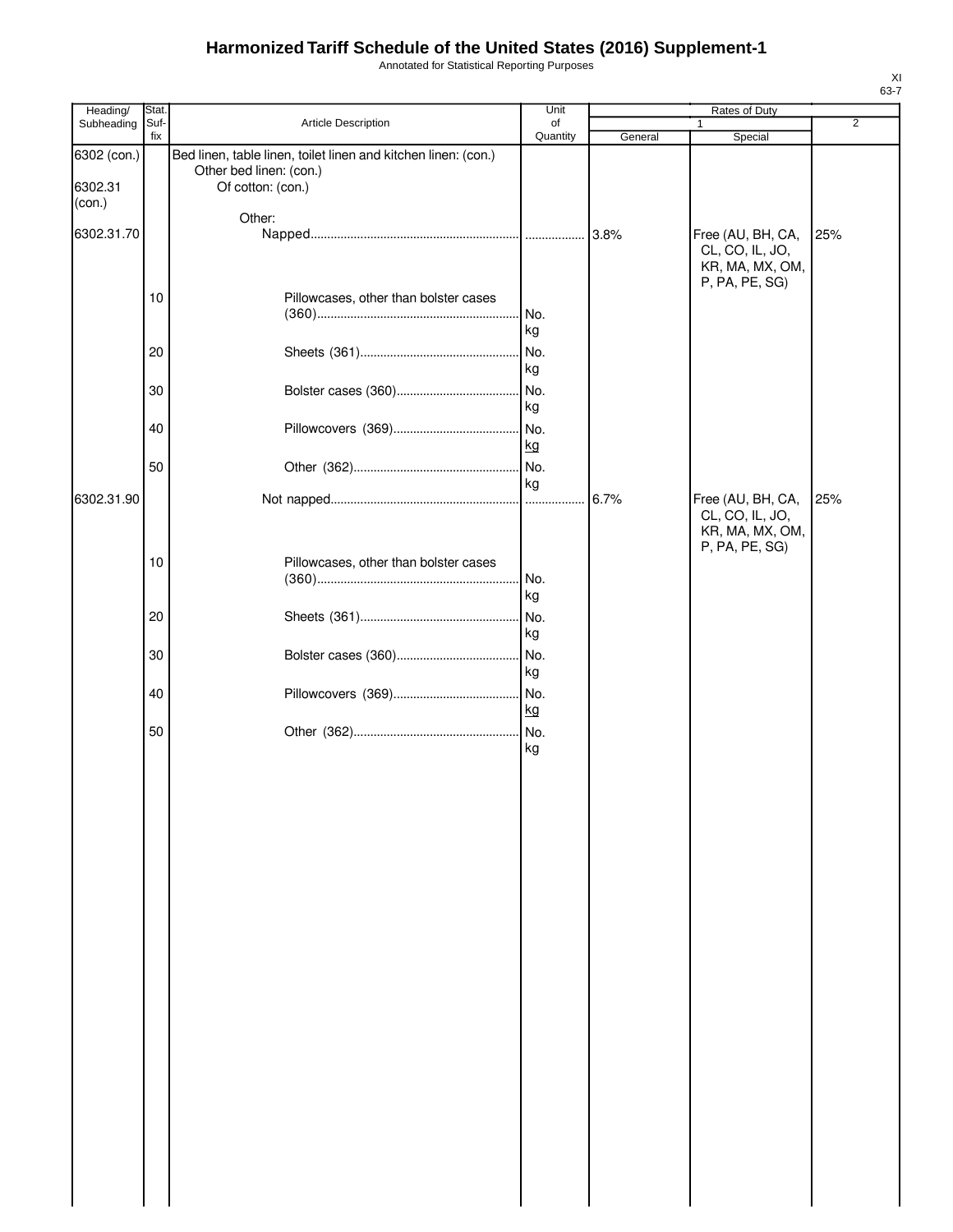Annotated for Statistical Reporting Purposes

| Heading/    | <b>Stat</b> |                                                                | Unit      |         | Rates of Duty                        |                |
|-------------|-------------|----------------------------------------------------------------|-----------|---------|--------------------------------------|----------------|
| Subheading  | Suf-        | Article Description                                            | of        |         |                                      | $\overline{2}$ |
| 6302 (con.) | fix         | Bed linen, table linen, toilet linen and kitchen linen: (con.) | Quantity  | General | Special                              |                |
| 6302.32     |             | Other bed linen: (con.)<br>Of man-made fibers:                 |           |         |                                      |                |
| 6302.32.10  |             | Containing any embroidery, lace, braid, edging,                |           |         |                                      |                |
|             |             |                                                                |           |         | Free (AU, BH, CA,<br>CL, CO, IL, JO, | 90%            |
|             |             |                                                                |           |         | KR, MA, MX, OM,                      |                |
|             |             | Pillowcases, other than bolster cases:                         |           |         | P, PA, PE, SG)                       |                |
|             | 10          |                                                                | No.       |         |                                      |                |
|             |             |                                                                | kg        |         |                                      |                |
|             | 20          |                                                                | No.       |         |                                      |                |
|             |             | Sheets:                                                        | kg        |         |                                      |                |
|             | 30          |                                                                | No.       |         |                                      |                |
|             |             |                                                                | kg        |         |                                      |                |
|             | 40          |                                                                | No.<br>kg |         |                                      |                |
|             |             | Other:                                                         |           |         |                                      |                |
|             | 50          |                                                                |           |         |                                      |                |
|             |             |                                                                | kg        |         |                                      |                |
|             | 60          |                                                                | kg        |         |                                      |                |
| 6302.32.20  |             |                                                                |           | 11.4%   | Free (AU, BH, CA,                    | 77.5%          |
|             |             |                                                                |           |         | CL, CO, IL, JO,<br>KR, MA, MX, OM,   |                |
|             |             |                                                                |           |         | P, PA, PE, SG)                       |                |
|             | 10          | Pillowcases, other than bolster cases:                         | No.       |         |                                      |                |
|             |             |                                                                | kg        |         |                                      |                |
|             | 20          |                                                                | No.       |         |                                      |                |
|             |             |                                                                | kg        |         |                                      |                |
|             | 30          | Sheets:                                                        | No.       |         |                                      |                |
|             |             |                                                                | kg        |         |                                      |                |
|             | 40          |                                                                | . No.     |         |                                      |                |
|             |             | Other:                                                         | kg        |         |                                      |                |
|             | 50          | Bolster cases (666)                                            | No.       |         |                                      |                |
|             |             |                                                                | kg        |         |                                      |                |
|             | 60          |                                                                | No.<br>kg |         |                                      |                |
|             |             |                                                                |           |         |                                      |                |
|             |             |                                                                |           |         |                                      |                |
|             |             |                                                                |           |         |                                      |                |
|             |             |                                                                |           |         |                                      |                |
|             |             |                                                                |           |         |                                      |                |
|             |             |                                                                |           |         |                                      |                |
|             |             |                                                                |           |         |                                      |                |
|             |             |                                                                |           |         |                                      |                |
|             |             |                                                                |           |         |                                      |                |
|             |             |                                                                |           |         |                                      |                |
|             |             |                                                                |           |         |                                      |                |
|             |             |                                                                |           |         |                                      |                |
|             |             |                                                                |           |         |                                      |                |
|             |             |                                                                |           |         |                                      |                |
|             |             |                                                                |           |         |                                      |                |
|             |             |                                                                |           |         |                                      |                |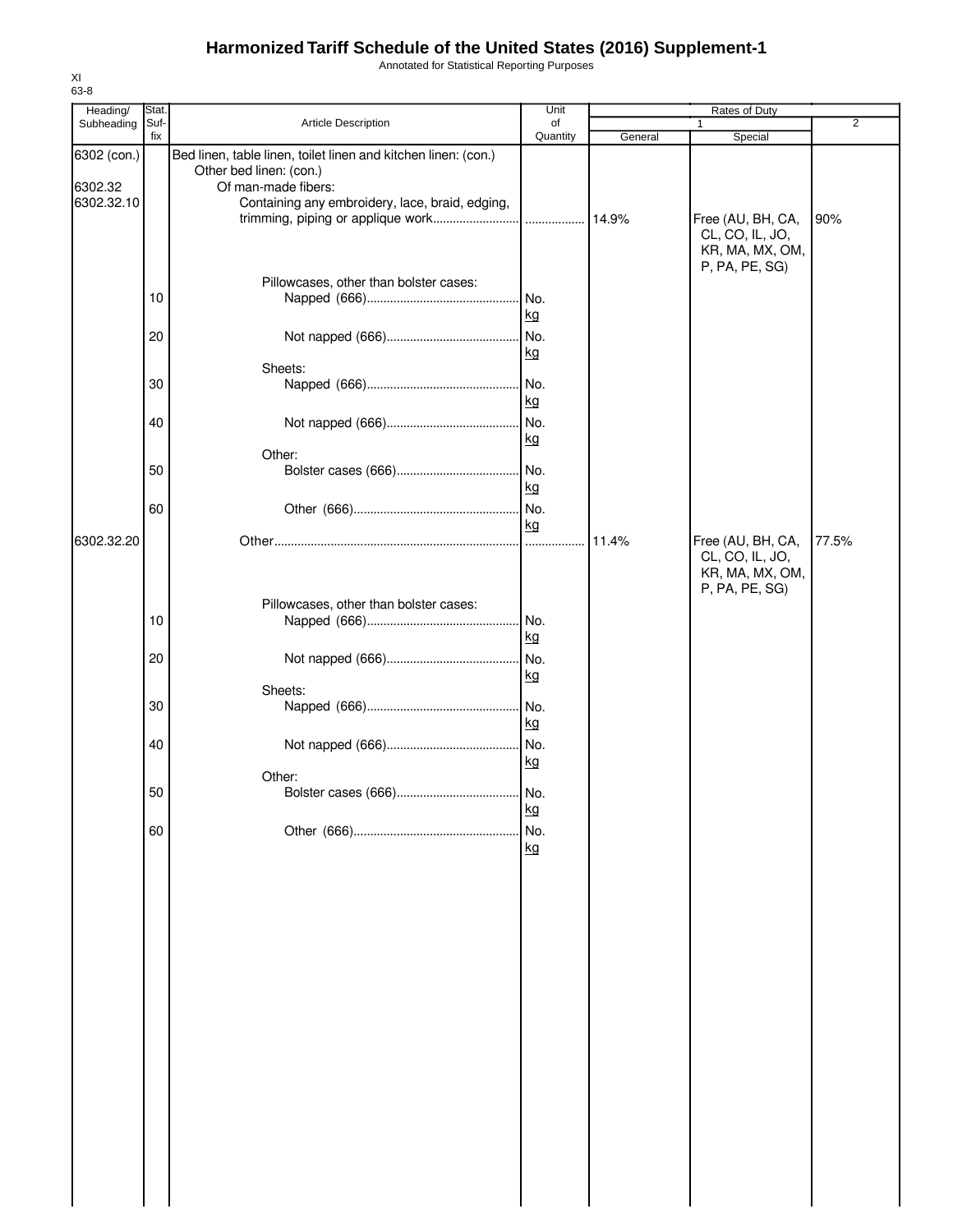Annotated for Statistical Reporting Purposes

| Heading/                  | Stat. |                                                                                           | Unit      |                 | Rates of Duty                                                                              |                |
|---------------------------|-------|-------------------------------------------------------------------------------------------|-----------|-----------------|--------------------------------------------------------------------------------------------|----------------|
| Subheading                | Suf-  | Article Description                                                                       | of        |                 | $\mathbf{1}$                                                                               | $\overline{2}$ |
| 6302 (con.)<br>6302.39.00 | fix   | Bed linen, table linen, toilet linen and kitchen linen: (con.)<br>Other bed linen: (con.) | Quantity  | General<br>4.3% | Special<br>Free (AU, BH, CA,<br>CL, CO, E <sup>*</sup> , IL, JO,                           | 90%            |
|                           | 10    |                                                                                           | kg        |                 | KR, MA, MX, OM,<br>P, PA, PE, SG)                                                          |                |
|                           | 20    | Other:<br>Containing 85 percent or more by weight of                                      | No.<br>kg |                 |                                                                                            |                |
|                           | 30    |                                                                                           | No.<br>kg |                 |                                                                                            |                |
| 6302.40<br>6302.40.10     | 00    | Table linen, knitted or crocheted:                                                        | kg        | 6.4%            | Free (AU, BH, CA,<br>CL, CO, E <sup>*</sup> , IL, JO,<br>KR, MA, MX, OM,<br>P, PA, PE, SG) | 90%            |
| 6302.40.20                |       |                                                                                           |           | 6.8%            | Free (AU, BH, CA,<br>CL, CO, E <sup>*</sup> , IL, JO,<br>KR, MA, MX, OM,<br>P, PA, PE, SG) | 90%            |
|                           | 10    |                                                                                           | kg        |                 |                                                                                            |                |
|                           | 20    |                                                                                           | No.<br>kg |                 |                                                                                            |                |
|                           |       |                                                                                           |           |                 |                                                                                            |                |
|                           |       |                                                                                           |           |                 |                                                                                            |                |
|                           |       |                                                                                           |           |                 |                                                                                            |                |
|                           |       |                                                                                           |           |                 |                                                                                            |                |
|                           |       |                                                                                           |           |                 |                                                                                            |                |
|                           |       |                                                                                           |           |                 |                                                                                            |                |
|                           |       |                                                                                           |           |                 |                                                                                            |                |
|                           |       |                                                                                           |           |                 |                                                                                            |                |
|                           |       |                                                                                           |           |                 |                                                                                            |                |
|                           |       |                                                                                           |           |                 |                                                                                            |                |
|                           |       |                                                                                           |           |                 |                                                                                            |                |
|                           |       |                                                                                           |           |                 |                                                                                            |                |
|                           |       |                                                                                           |           |                 |                                                                                            |                |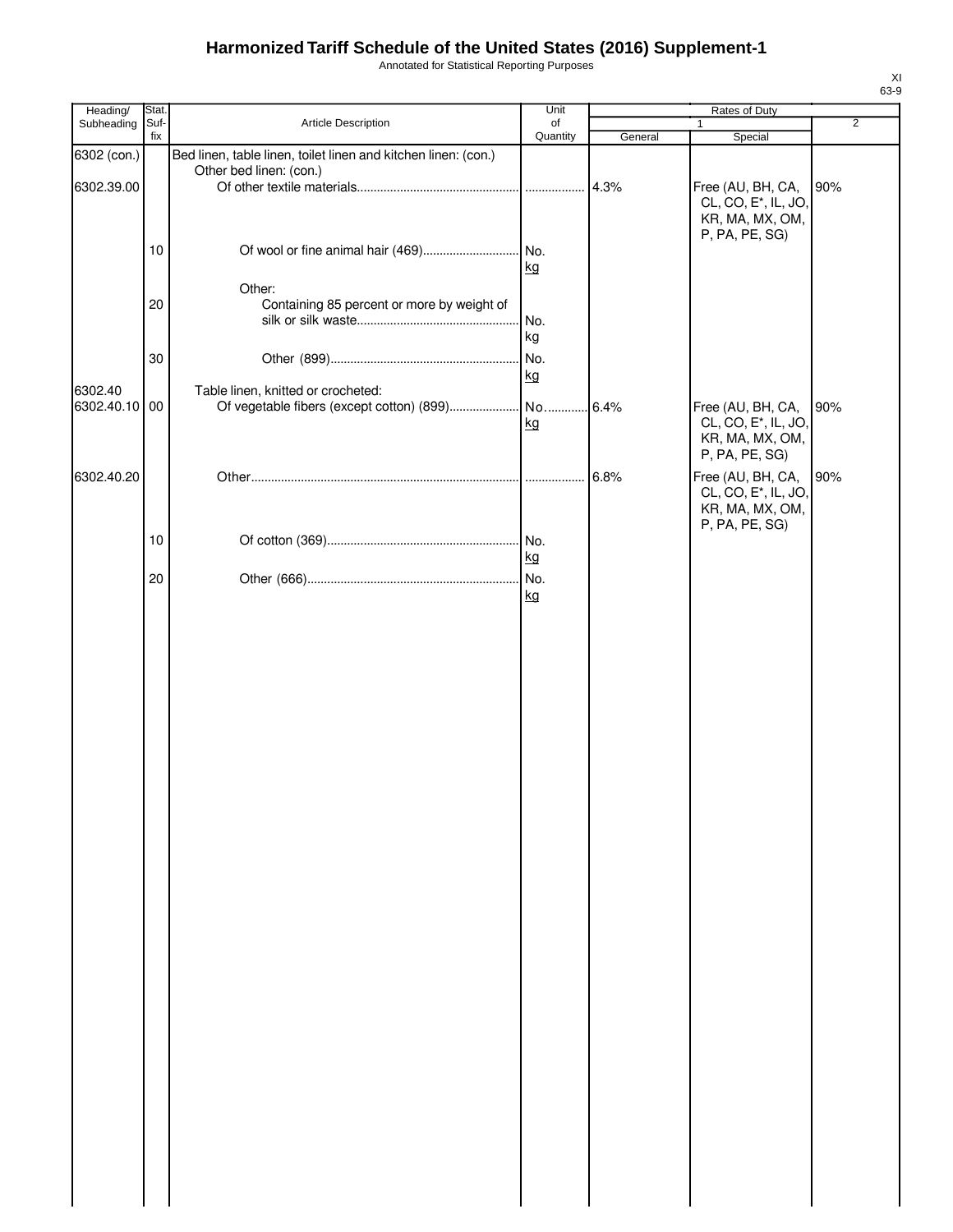Annotated for Statistical Reporting Purposes

| Heading/      | Stat. |                                                                                      | Unit      |         | Rates of Duty                       |                |
|---------------|-------|--------------------------------------------------------------------------------------|-----------|---------|-------------------------------------|----------------|
| Subheading    | Suf-  | Article Description                                                                  | of        |         |                                     | $\overline{2}$ |
|               | fix   |                                                                                      | Quantity  | General | Special                             |                |
| 6302 (con.)   |       | Bed linen, table linen, toilet linen and kitchen linen: (con.)<br>Other table linen: |           |         |                                     |                |
| 6302.51       |       | Of cotton:                                                                           |           |         |                                     |                |
|               |       | Tablecloths and napkins:                                                             |           |         |                                     |                |
| 6302.51.10 00 |       |                                                                                      | No 6.1%   |         | Free (AU, BH, CA,                   | 30%            |
|               |       |                                                                                      | kg        |         | CL, CO, IL, JO,                     |                |
|               |       |                                                                                      |           |         | KR, MA, MX, OM,                     |                |
|               |       |                                                                                      |           |         | P, PA, PE, SG)                      |                |
|               |       | Other:                                                                               |           |         |                                     |                |
| 6302.51.20 00 |       |                                                                                      | No        | .4.8%   | Free (AU, BH, CA,                   | 30%            |
|               |       |                                                                                      | kg        |         | CL, CO, IL, JO,                     |                |
|               |       |                                                                                      |           |         | KR, MA, MX, OM,                     |                |
|               |       |                                                                                      |           |         | P, PA, PE, SG)                      |                |
| 6302.51.30 00 |       |                                                                                      | No 5.8%   |         | Free (AU, BH, CA,                   | 40%            |
|               |       |                                                                                      | kg        |         | CL, CO, IL, JO,                     |                |
|               |       |                                                                                      |           |         | KR, MA, MX, OM,                     |                |
| 6302.51.40 00 |       |                                                                                      |           |         | P, PA, PE, SG)<br>Free (AU, BH, CA, | 40%            |
|               |       |                                                                                      | kg        |         | CL, CO, IL, JO,                     |                |
|               |       |                                                                                      |           |         | KR, MA, MX, OM,                     |                |
|               |       |                                                                                      |           |         | P, PA, PE, SG)                      |                |
| 6302.53.00    |       |                                                                                      |           | 11.3%   | Free (AU, BH, CA,                   | 90%            |
|               |       |                                                                                      |           |         | CL, CO, IL, JO,                     |                |
|               |       |                                                                                      |           |         | KR, MA, MX, OM,                     |                |
|               |       |                                                                                      |           |         | P, PA, PE, SG)                      |                |
|               | 10    | Tablecloths and napkins:                                                             | No.       |         |                                     |                |
|               |       |                                                                                      | kg        |         |                                     |                |
|               |       |                                                                                      |           |         |                                     |                |
|               | 20    |                                                                                      | No.<br>kg |         |                                     |                |
|               | 30    |                                                                                      | No.       |         |                                     |                |
|               |       |                                                                                      | kg        |         |                                     |                |
|               |       |                                                                                      |           |         |                                     |                |
|               |       |                                                                                      |           |         |                                     |                |
|               |       |                                                                                      |           |         |                                     |                |
|               |       |                                                                                      |           |         |                                     |                |
|               |       |                                                                                      |           |         |                                     |                |
|               |       |                                                                                      |           |         |                                     |                |
|               |       |                                                                                      |           |         |                                     |                |
|               |       |                                                                                      |           |         |                                     |                |
|               |       |                                                                                      |           |         |                                     |                |
|               |       |                                                                                      |           |         |                                     |                |
|               |       |                                                                                      |           |         |                                     |                |
|               |       |                                                                                      |           |         |                                     |                |
|               |       |                                                                                      |           |         |                                     |                |
|               |       |                                                                                      |           |         |                                     |                |
|               |       |                                                                                      |           |         |                                     |                |
|               |       |                                                                                      |           |         |                                     |                |
|               |       |                                                                                      |           |         |                                     |                |
|               |       |                                                                                      |           |         |                                     |                |
|               |       |                                                                                      |           |         |                                     |                |
|               |       |                                                                                      |           |         |                                     |                |
|               |       |                                                                                      |           |         |                                     |                |
|               |       |                                                                                      |           |         |                                     |                |
|               |       |                                                                                      |           |         |                                     |                |
|               |       |                                                                                      |           |         |                                     |                |
|               |       |                                                                                      |           |         |                                     |                |
|               |       |                                                                                      |           |         |                                     |                |
|               |       |                                                                                      |           |         |                                     |                |
|               |       |                                                                                      |           |         |                                     |                |
|               |       |                                                                                      |           |         |                                     |                |
|               |       |                                                                                      |           |         |                                     |                |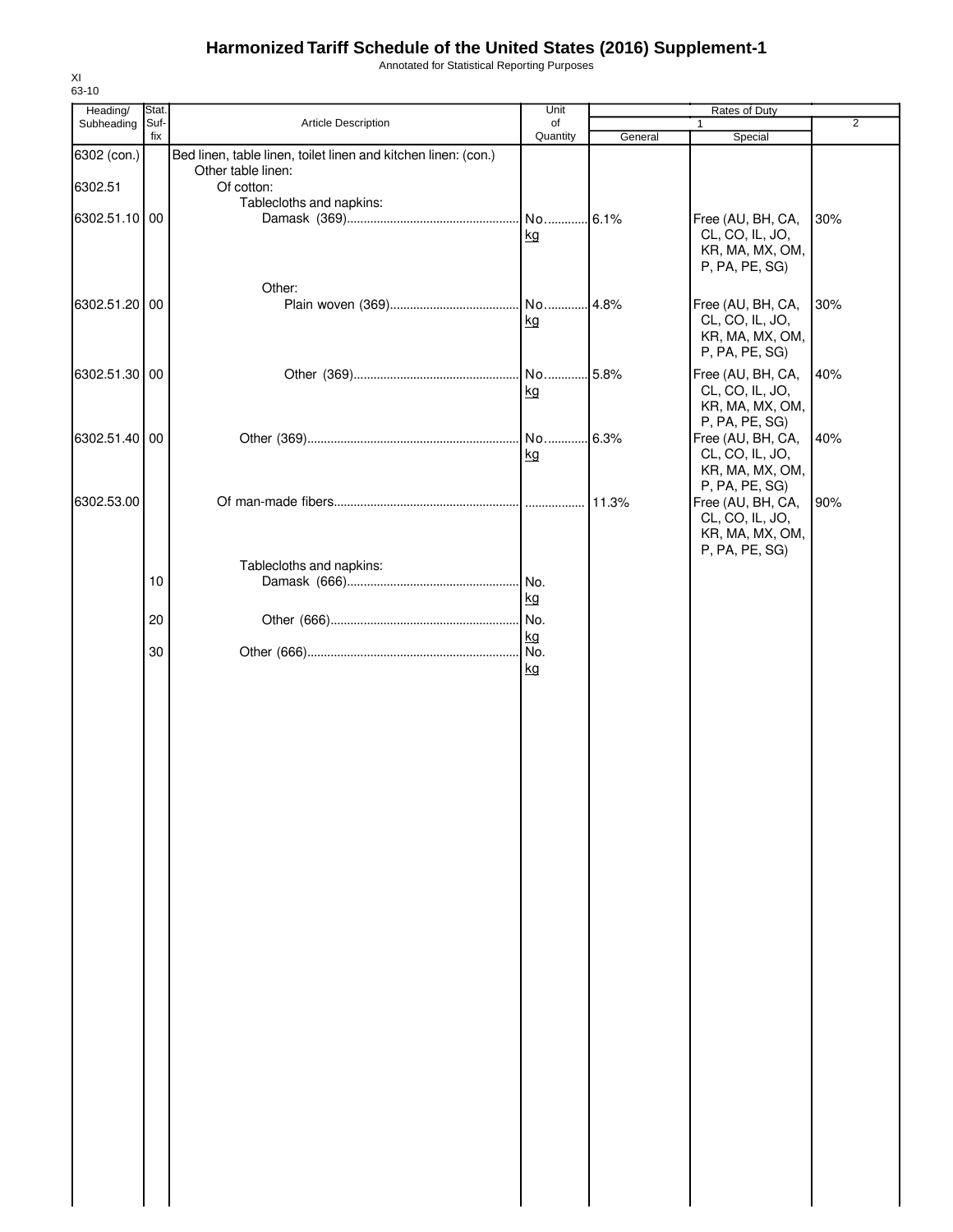Annotated for Statistical Reporting Purposes

| Heading/               | Stat.       |                                                                                                                                        | Unit           |         | Rates of Duty                                                                              |                |
|------------------------|-------------|----------------------------------------------------------------------------------------------------------------------------------------|----------------|---------|--------------------------------------------------------------------------------------------|----------------|
| Subheading             | Suf-<br>fix | Article Description                                                                                                                    | of<br>Quantity | General | 1<br>Special                                                                               | $\overline{2}$ |
| 6302 (con.)<br>6302.59 |             | Bed linen, table linen, toilet linen and kitchen linen: (con.)<br>Other table linen: (con.)<br>Of other textile materials:<br>Of flax: |                |         |                                                                                            |                |
| 6302.59.10             |             |                                                                                                                                        |                |         | Free (AU, BH, CA,<br>CL, CO, E <sup>*</sup> , IL, JO,<br>KR, MA, MX, OM,<br>P, PA, PE, SG) | 90%            |
|                        | 10          |                                                                                                                                        | kg             |         |                                                                                            |                |
|                        | 20          |                                                                                                                                        | kg             |         |                                                                                            |                |
| 6302.59.20 00          |             |                                                                                                                                        | kg             | Free!   |                                                                                            | 90%            |
| 6302.59.30             |             |                                                                                                                                        |                |         | Free (AU, BH, CA,<br>CL, CO, E <sup>*</sup> , IL, JO,<br>KR, MA, MX, OM,<br>P, PA, PE, SG) | 90%            |
|                        | 10          | Containing 85 percent or more by weight of                                                                                             | No.<br>kg      |         |                                                                                            |                |
|                        | 20          |                                                                                                                                        | kg             |         |                                                                                            |                |
| 6302.60.00             |             | Toilet linen and kitchen linen, of terry toweling or similar                                                                           |                |         | Free (AU, BH, CA,<br>CL, CO, IL, JO,<br>KR, MA, MX, OM,<br>P, PA, PE, SG)                  | 40%            |
|                        | 10          | Towels:                                                                                                                                |                |         |                                                                                            |                |
|                        |             |                                                                                                                                        | kg             |         |                                                                                            |                |
|                        | 20          |                                                                                                                                        | kg             |         |                                                                                            |                |
|                        | 30          |                                                                                                                                        | kg             |         |                                                                                            |                |
|                        |             |                                                                                                                                        |                |         |                                                                                            |                |
|                        |             |                                                                                                                                        |                |         |                                                                                            |                |
|                        |             |                                                                                                                                        |                |         |                                                                                            |                |
|                        |             |                                                                                                                                        |                |         |                                                                                            |                |
|                        |             |                                                                                                                                        |                |         |                                                                                            |                |
|                        |             |                                                                                                                                        |                |         |                                                                                            |                |
|                        |             |                                                                                                                                        |                |         |                                                                                            |                |
|                        |             |                                                                                                                                        |                |         |                                                                                            |                |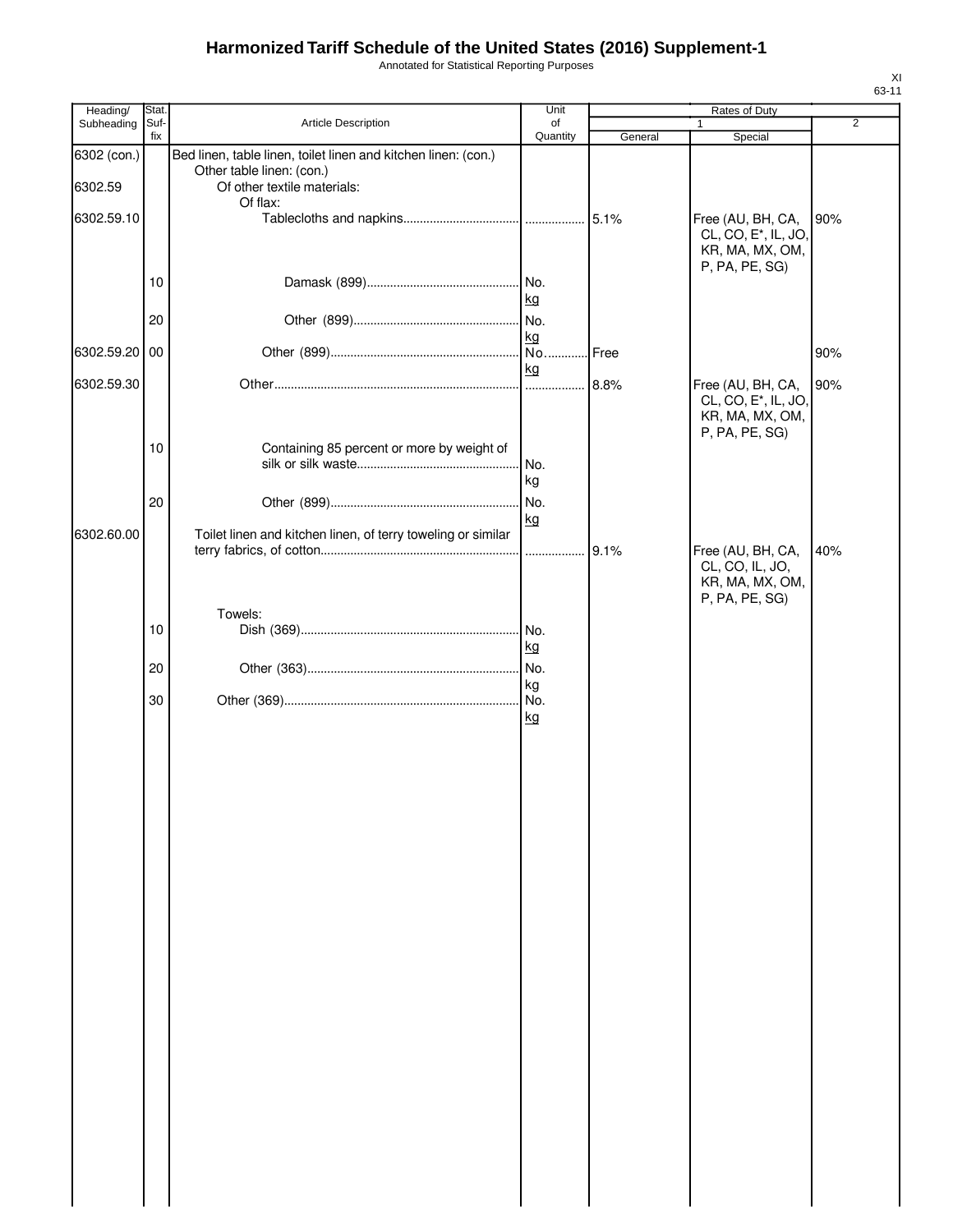Annotated for Statistical Reporting Purposes

| Heading/      | Stat. |                                                                | Unit       |             | Rates of Duty                    |                |
|---------------|-------|----------------------------------------------------------------|------------|-------------|----------------------------------|----------------|
| Subheading    | Suf-  | Article Description                                            | of         |             |                                  | $\overline{2}$ |
|               | fix   |                                                                | Quantity   | General     | Special                          |                |
| 6302 (con.)   |       | Bed linen, table linen, toilet linen and kitchen linen: (con.) |            |             |                                  |                |
|               |       | Other:                                                         |            |             |                                  |                |
| 6302.91.00    |       |                                                                |            |             | Free (AU, BH, CA,                | 40%            |
|               |       |                                                                |            |             | CL, CO, IL, JO,                  |                |
|               |       |                                                                |            |             | KR, MA, MX, OM,                  |                |
|               |       |                                                                |            |             | P, PA, PE, SG)                   |                |
|               |       | Of pile or tufted construction:                                |            |             |                                  |                |
|               |       | Towels:                                                        |            |             |                                  |                |
|               | 05    |                                                                | No.        |             |                                  |                |
|               |       |                                                                | kg         |             |                                  |                |
|               | 15    |                                                                | No.        |             |                                  |                |
|               |       |                                                                |            |             |                                  |                |
|               | 25    |                                                                | kg         |             |                                  |                |
|               |       |                                                                | No.        |             |                                  |                |
|               |       | Other:                                                         | kg         |             |                                  |                |
|               |       | Towels:                                                        |            |             |                                  |                |
|               |       |                                                                |            |             |                                  |                |
|               | 35    |                                                                | No.        |             |                                  |                |
|               |       |                                                                | kg         |             |                                  |                |
|               |       | Other:                                                         |            |             |                                  |                |
|               | 45    |                                                                | No.        |             |                                  |                |
|               |       |                                                                | kg         |             |                                  |                |
|               | 50    |                                                                | No.        |             |                                  |                |
|               |       |                                                                | kg         |             |                                  |                |
|               | 60    |                                                                | I No.      |             |                                  |                |
|               |       |                                                                | kg         |             |                                  |                |
| 6302.93       |       | Of man-made fibers:                                            |            |             |                                  |                |
| 6302.93.10 00 |       |                                                                | No 6.2% 1/ |             | Free (AU, BH, CA,                | 78%            |
|               |       |                                                                | <u>kg</u>  |             | CL, CO, IL, JO,                  |                |
|               |       |                                                                |            |             | KR, MA, MX, OM,                  |                |
|               |       |                                                                |            |             | P, PA, PE, SG)                   |                |
|               |       |                                                                |            |             |                                  |                |
| 6302.93.20 00 |       |                                                                | No         | 9.9% 1/     | Free (AU, BH, CA,                | 90%            |
|               |       |                                                                | <u>kg</u>  |             | CL, CO, IL, JO,                  |                |
|               |       |                                                                |            |             | KR, MA, MX, OM,                  |                |
|               |       |                                                                |            |             | P, PA, PE, SG)                   |                |
| 6302.99       |       | Of other textile materials:                                    |            |             |                                  |                |
| 6302.99.10 00 |       | Containing 85 percent or more by weight of silk or             |            |             |                                  |                |
|               |       |                                                                | No 2.7%    |             | Free (A, AU, BH,                 | 90%            |
|               |       |                                                                | kg         |             | CA, CL, CO, D, E,                |                |
|               |       |                                                                |            |             | IL, JO, KR, MA,                  |                |
|               |       |                                                                |            |             | MX, OM, P, PA,                   |                |
|               |       |                                                                |            |             | PE, SG)                          |                |
| 6302.99.15    |       |                                                                |            | Free        |                                  | 40%            |
|               | 10    |                                                                | No.        |             |                                  |                |
|               |       |                                                                | kg         |             |                                  |                |
|               | 20    |                                                                | No.        |             |                                  |                |
|               |       |                                                                | kg         |             |                                  |                |
| 6302.99.20    | 00    |                                                                | No.        | $.8.4\%$ 1/ | Free (AU, BH, CA,                | 90%            |
|               |       |                                                                | kg         |             | CL, CO, E <sup>*</sup> , IL, JO, |                |
|               |       |                                                                |            |             | KR, MA, MX, OM,                  |                |
|               |       |                                                                |            |             | P, PA, PE, SG)                   |                |
|               |       |                                                                |            |             |                                  |                |
|               |       |                                                                |            |             |                                  |                |
|               |       |                                                                |            |             |                                  |                |
|               |       |                                                                |            |             |                                  |                |
|               |       |                                                                |            |             |                                  |                |
|               |       |                                                                |            |             |                                  |                |
|               |       |                                                                |            |             |                                  |                |
|               |       |                                                                |            |             |                                  |                |
|               |       |                                                                |            |             |                                  |                |
|               |       |                                                                |            |             |                                  |                |
|               |       |                                                                |            |             |                                  |                |
|               |       |                                                                |            |             |                                  |                |
|               |       |                                                                |            |             |                                  |                |
|               |       |                                                                |            |             |                                  |                |

1/ See heading 9817.57.01.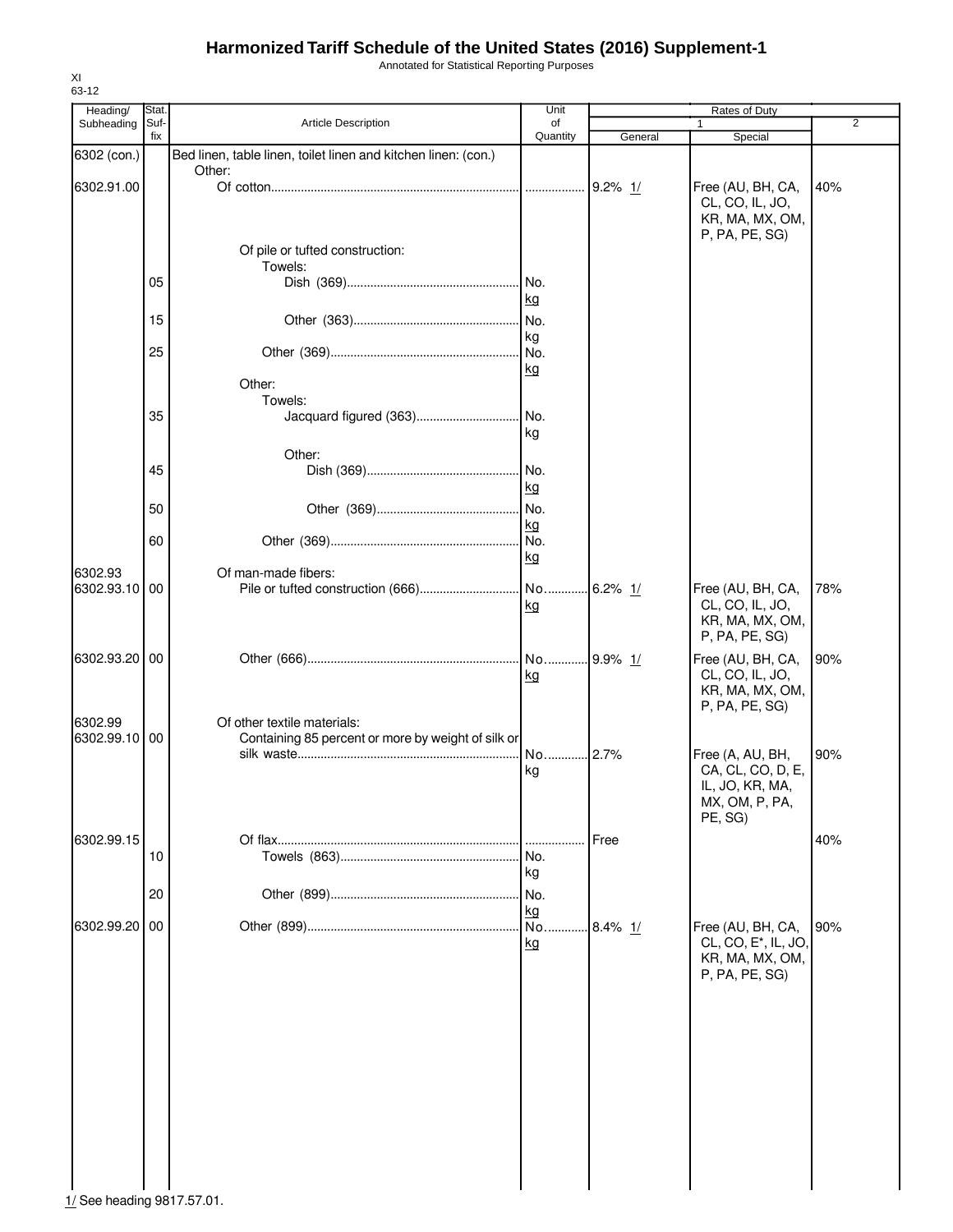Annotated for Statistical Reporting Purposes

| Heading/              | Stat.       |                                                                              | Unit           |         | Rates of Duty                                                                              |                |
|-----------------------|-------------|------------------------------------------------------------------------------|----------------|---------|--------------------------------------------------------------------------------------------|----------------|
| Subheading            | Suf-<br>fix | Article Description                                                          | of<br>Quantity | General | 1<br>Special                                                                               | $\overline{2}$ |
| 6303                  |             | Curtains (including drapes) and interior blinds; curtain or bed<br>valances: |                |         |                                                                                            |                |
|                       |             | Knitted or crocheted:                                                        |                |         |                                                                                            |                |
| 6303.12.00            |             |                                                                              |                | 11.3%   | Free (AU, BH, CA,<br>CL, CO, IL, JO,<br>KR, MA, MX, OM,                                    | 90%            |
|                       | 10          | Window shades and window blinds (666) No.                                    | kg             |         | P, PA, PE, SG)                                                                             |                |
|                       | 90          |                                                                              | No.<br>kg      |         |                                                                                            |                |
| 6303.19<br>6303.19.11 | 00          | Of other textile materials:                                                  | kg             | 10.3%   | Free (AU, BH, CA,<br>CL, CO, IL, JO,                                                       | 90%            |
|                       |             |                                                                              |                |         | KR, MA, MX, OM,<br>P, PA, PE, SG)                                                          |                |
| 6303.19.21            |             |                                                                              |                | 6.4%    | Free (AU, BH, CA,<br>CL, CO, E <sup>*</sup> , IL, JO,<br>KR, MA, MX, OM,<br>P, PA, PE, SG) | 90%            |
|                       | 10          |                                                                              | kg             |         |                                                                                            |                |
|                       | 20          |                                                                              | kg             |         |                                                                                            |                |
|                       |             |                                                                              |                |         |                                                                                            |                |
|                       |             |                                                                              |                |         |                                                                                            |                |
|                       |             |                                                                              |                |         |                                                                                            |                |
|                       |             |                                                                              |                |         |                                                                                            |                |
|                       |             |                                                                              |                |         |                                                                                            |                |
|                       |             |                                                                              |                |         |                                                                                            |                |
|                       |             |                                                                              |                |         |                                                                                            |                |
|                       |             |                                                                              |                |         |                                                                                            |                |
|                       |             |                                                                              |                |         |                                                                                            |                |
|                       |             |                                                                              |                |         |                                                                                            |                |
|                       |             |                                                                              |                |         |                                                                                            |                |
|                       |             |                                                                              |                |         |                                                                                            |                |
|                       |             |                                                                              |                |         |                                                                                            |                |
|                       |             |                                                                              |                |         |                                                                                            |                |
|                       |             |                                                                              |                |         |                                                                                            |                |
|                       |             |                                                                              |                |         |                                                                                            |                |
|                       |             |                                                                              |                |         |                                                                                            |                |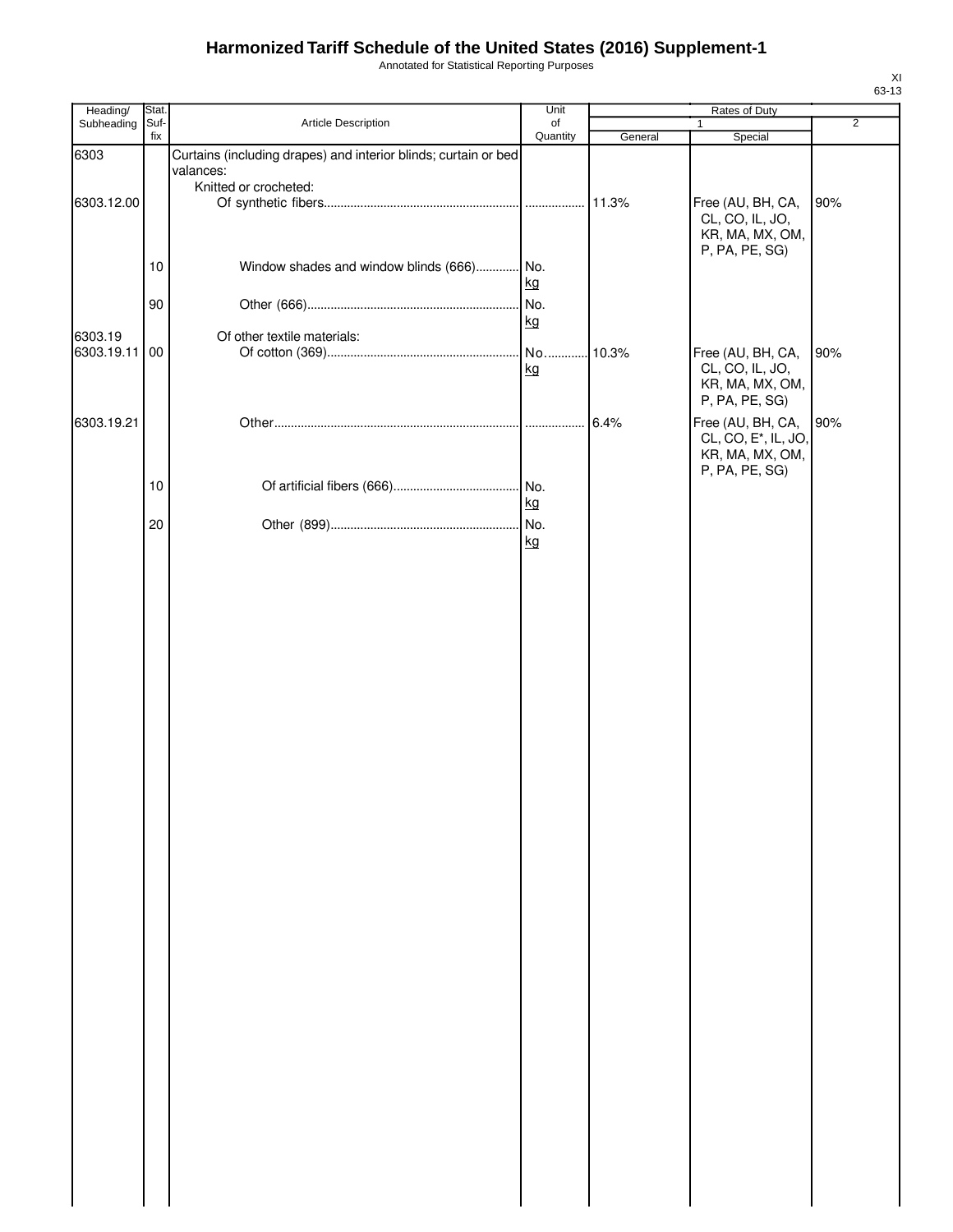Annotated for Statistical Reporting Purposes

| Heading/                   | Stat.       |                                                                                                                    | Unit            |         | <b>Rates of Duty</b>                                                      |                |
|----------------------------|-------------|--------------------------------------------------------------------------------------------------------------------|-----------------|---------|---------------------------------------------------------------------------|----------------|
| Subheading                 | Suf-<br>fix | Article Description                                                                                                | of<br>Quantity  | General | 1<br>Special                                                              | $\overline{2}$ |
| 6303 (con.)                |             | Curtains (including drapes) and interior blinds; curtain or bed<br>valances: (con.)                                |                 |         |                                                                           |                |
| 6303.91.00                 |             | Other:                                                                                                             |                 | 10.3%   | Free (AU, BH, CA,<br>CL, CO, IL, JO,<br>KR, MA, MX, OM,                   | 90%            |
|                            | 10          | Window curtains (including drapes) and window                                                                      | No.             |         | P, PA, PE, SG)                                                            |                |
|                            | 20          |                                                                                                                    | kg<br>No.<br>kg |         |                                                                           |                |
| 6303.92<br>6303.92.10 00   |             | Of synthetic fibers:<br>Made up from fabrics described in subheading<br>5407.61.11, 5407.61.21 or 5407.61.91 (666) | No 11.3%<br>kg  |         | Free (AU, BH, CA,<br>CL, CO, IL, JO,<br>KR, MA, MX, OM,<br>P, PA, PE, SG) | 90%            |
| 6303.92.20                 |             |                                                                                                                    |                 | 11.3%   | Free (AU, BH, CA,<br>CL, CO, IL, JO,<br>KR, MA, MX, OM,<br>P, PA, PE, SG) | 90%            |
|                            | 10          | Window curtains (including drapes) and                                                                             | No.<br>kg       |         |                                                                           |                |
|                            | 30          | Other:<br>Window shades and window blinds                                                                          | No.<br>kg       |         |                                                                           |                |
|                            | 50          |                                                                                                                    | No.<br>kg       |         |                                                                           |                |
| 6303.99.00                 |             |                                                                                                                    |                 |         | Free (AU, BH, CA,<br>CL, CO, E <sup>*</sup> , IL, JO,<br>KR, MA, MX, OM,  | 90%            |
|                            | 10          |                                                                                                                    | kg              |         | P, PA, PE, SG)                                                            |                |
|                            | 30          | Other:<br>Containing 85 percent or more by weight of                                                               | No.<br>kg       |         |                                                                           |                |
|                            | 60          |                                                                                                                    | No.<br>kg       |         |                                                                           |                |
|                            |             |                                                                                                                    |                 |         |                                                                           |                |
|                            |             |                                                                                                                    |                 |         |                                                                           |                |
|                            |             |                                                                                                                    |                 |         |                                                                           |                |
|                            |             |                                                                                                                    |                 |         |                                                                           |                |
|                            |             |                                                                                                                    |                 |         |                                                                           |                |
| 1/ See heading 9817.57.01. |             |                                                                                                                    |                 |         |                                                                           |                |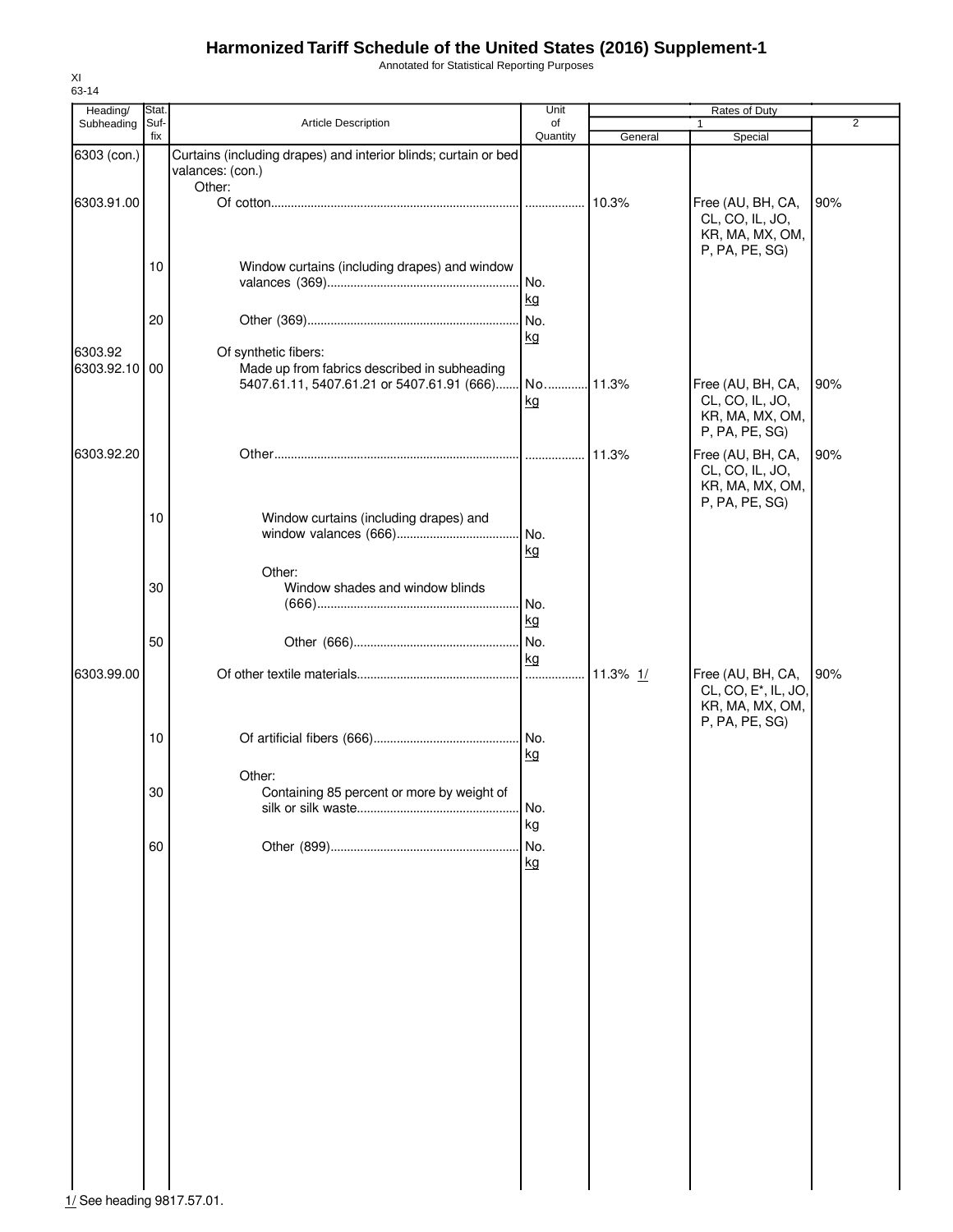Annotated for Statistical Reporting Purposes

| Heading/      | Stat.       |                                                             | Unit           | Rates of Duty |                                      |                |  |
|---------------|-------------|-------------------------------------------------------------|----------------|---------------|--------------------------------------|----------------|--|
| Subheading    | Suf-<br>fix | Article Description                                         | of<br>Quantity |               | $\mathbf{1}$                         | $\overline{2}$ |  |
| 6304          |             | Other furnishing articles, excluding those of heading 9404: |                | General       | Special                              |                |  |
|               |             | Bedspreads:                                                 |                |               |                                      |                |  |
| 6304.11       |             | Knitted or crocheted:                                       |                |               |                                      |                |  |
| 6304.11.10 00 |             |                                                             | No             | . 12%         | Free (AU, BH, CA,                    | 90%            |  |
|               |             |                                                             | kg             |               | CL, CO, IL, JO,                      |                |  |
|               |             |                                                             |                |               | KR, MA, MX, OM,<br>P, PA, PE, SG)    |                |  |
|               |             |                                                             |                |               |                                      |                |  |
| 6304.11.20 00 |             |                                                             | kg             | .6.5%         | Free (AU, BH, CA,<br>CL, CO, IL, JO, | 77.5%          |  |
|               |             |                                                             |                |               | KR, MA, MX, OM,                      |                |  |
|               |             |                                                             |                |               | P, PA, PE, SG)                       |                |  |
| 6304.11.30 00 |             |                                                             | No             | 5.9%          | Free (AU, BH, CA,                    | 90%            |  |
|               |             |                                                             | kg             |               | CL, CO, E <sup>*</sup> , IL, JO,     |                |  |
|               |             |                                                             |                |               | KR, MA, MX, OM,                      |                |  |
|               |             |                                                             |                |               | P, PA, PE, SG)                       |                |  |
|               |             |                                                             |                |               |                                      |                |  |
|               |             |                                                             |                |               |                                      |                |  |
|               |             |                                                             |                |               |                                      |                |  |
|               |             |                                                             |                |               |                                      |                |  |
|               |             |                                                             |                |               |                                      |                |  |
|               |             |                                                             |                |               |                                      |                |  |
|               |             |                                                             |                |               |                                      |                |  |
|               |             |                                                             |                |               |                                      |                |  |
|               |             |                                                             |                |               |                                      |                |  |
|               |             |                                                             |                |               |                                      |                |  |
|               |             |                                                             |                |               |                                      |                |  |
|               |             |                                                             |                |               |                                      |                |  |
|               |             |                                                             |                |               |                                      |                |  |
|               |             |                                                             |                |               |                                      |                |  |
|               |             |                                                             |                |               |                                      |                |  |
|               |             |                                                             |                |               |                                      |                |  |
|               |             |                                                             |                |               |                                      |                |  |
|               |             |                                                             |                |               |                                      |                |  |
|               |             |                                                             |                |               |                                      |                |  |
|               |             |                                                             |                |               |                                      |                |  |
|               |             |                                                             |                |               |                                      |                |  |
|               |             |                                                             |                |               |                                      |                |  |
|               |             |                                                             |                |               |                                      |                |  |
|               |             |                                                             |                |               |                                      |                |  |
|               |             |                                                             |                |               |                                      |                |  |
|               |             |                                                             |                |               |                                      |                |  |
|               |             |                                                             |                |               |                                      |                |  |
|               |             |                                                             |                |               |                                      |                |  |
|               |             |                                                             |                |               |                                      |                |  |
|               |             |                                                             |                |               |                                      |                |  |
|               |             |                                                             |                |               |                                      |                |  |
|               |             |                                                             |                |               |                                      |                |  |
|               |             |                                                             |                |               |                                      |                |  |
|               |             |                                                             |                |               |                                      |                |  |
|               |             |                                                             |                |               |                                      |                |  |
|               |             |                                                             |                |               |                                      |                |  |
|               |             |                                                             |                |               |                                      |                |  |
|               |             |                                                             |                |               |                                      |                |  |
|               |             |                                                             |                |               |                                      |                |  |
|               |             |                                                             |                |               |                                      |                |  |
|               |             |                                                             |                |               |                                      |                |  |
|               |             |                                                             |                |               |                                      |                |  |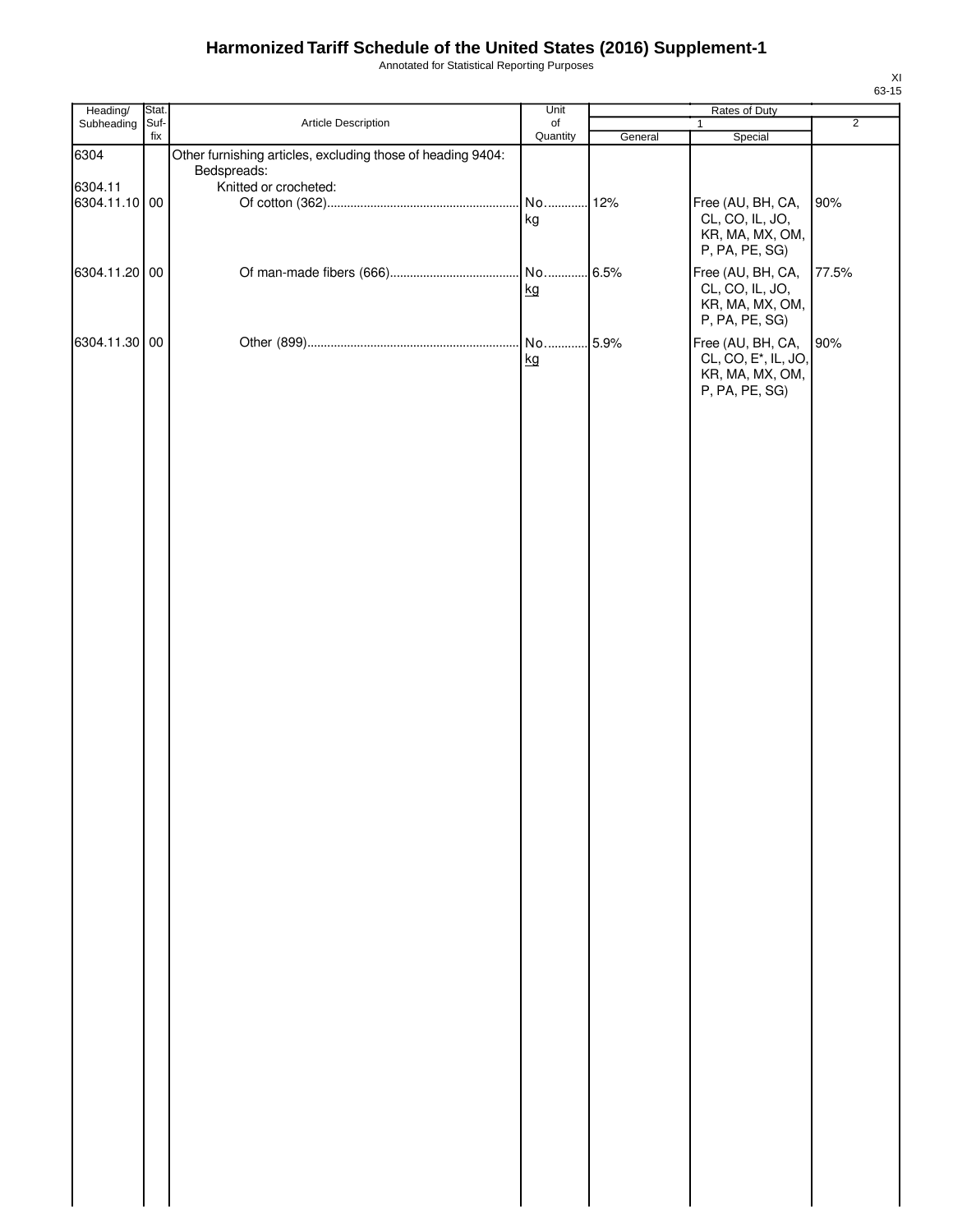Annotated for Statistical Reporting Purposes

| 63-16                  |               |                                                                                             | Unit     |         |                                                         |                |
|------------------------|---------------|---------------------------------------------------------------------------------------------|----------|---------|---------------------------------------------------------|----------------|
| Heading/<br>Subheading | Stat.<br>Suf- | Article Description                                                                         | of       |         | Rates of Duty<br>1                                      | $\overline{2}$ |
|                        | fix           |                                                                                             | Quantity | General | Special                                                 |                |
| 6304 (con.)            |               | Other furnishing articles, excluding those of heading 9404:<br>(con.)<br>Bedspreads: (con.) |          |         |                                                         |                |
| 6304.19                |               | Other:<br>Of cotton:                                                                        |          |         |                                                         |                |
| 6304.19.05 00          |               | Containing any embroidery, lace, braid,                                                     |          |         |                                                         |                |
|                        |               | edging, trimming, piping or applique work                                                   | No       | 12%     | Free (AU, BH, CA,                                       | 90%            |
|                        |               |                                                                                             | kg       |         | CL, CO, IL, JO,<br>KR, MA, MX, OM,<br>P, PA, PE, SG)    |                |
| 6304.19.10 00          |               |                                                                                             | No<br>kg | 4.4%    | Free (AU, BH, CA,<br>CL, CO, IL, JO,<br>KR, MA, MX, OM, | 25%            |
|                        |               | Of man-made fibers:                                                                         |          |         | P, PA, PE, SG)                                          |                |
| 6304.19.15 00          |               | Containing any embroidery, lace, braid,<br>edging, trimming, piping or applique work        |          |         |                                                         |                |
|                        |               |                                                                                             | No 14.9% |         | Free (AU, BH, CA,                                       | 90%            |
|                        |               |                                                                                             | kg       |         | CL, CO, IL, JO,<br>KR, MA, MX, OM,<br>P, PA, PE, SG)    |                |
| 6304.19.20 00          |               |                                                                                             |          | 6.5%    | Free (AU, BH, CA,                                       | 77.5%          |
|                        |               |                                                                                             | kg       |         | CL, CO, IL, JO,<br>KR, MA, MX, OM,                      |                |
| 6304.19.30             |               |                                                                                             |          | 6.3%    | P, PA, PE, SG)<br>Free (AU, BH, CA,                     | 90%            |
|                        |               |                                                                                             |          |         | CL, CO, E <sup>*</sup> , IL, JO,<br>KR, MA, MX, OM,     |                |
|                        |               |                                                                                             |          |         | P, PA, PE, SG)                                          |                |
|                        | 30            | Containing 85 percent or more by weight of                                                  | No.      |         |                                                         |                |
|                        |               |                                                                                             | kg       |         |                                                         |                |
|                        | 40            | Other:<br>Of wool or fine animal hair (469) No.                                             |          |         |                                                         |                |
|                        |               |                                                                                             | kg       |         |                                                         |                |
|                        | 60            |                                                                                             | No.      |         |                                                         |                |
|                        |               |                                                                                             | kg       |         |                                                         |                |
|                        |               |                                                                                             |          |         |                                                         |                |
|                        |               |                                                                                             |          |         |                                                         |                |
|                        |               |                                                                                             |          |         |                                                         |                |
|                        |               |                                                                                             |          |         |                                                         |                |
|                        |               |                                                                                             |          |         |                                                         |                |
|                        |               |                                                                                             |          |         |                                                         |                |
|                        |               |                                                                                             |          |         |                                                         |                |
|                        |               |                                                                                             |          |         |                                                         |                |
|                        |               |                                                                                             |          |         |                                                         |                |
|                        |               |                                                                                             |          |         |                                                         |                |
|                        |               |                                                                                             |          |         |                                                         |                |
|                        |               |                                                                                             |          |         |                                                         |                |
|                        |               |                                                                                             |          |         |                                                         |                |
|                        |               |                                                                                             |          |         |                                                         |                |
|                        |               |                                                                                             |          |         |                                                         |                |
|                        |               |                                                                                             |          |         |                                                         |                |

XI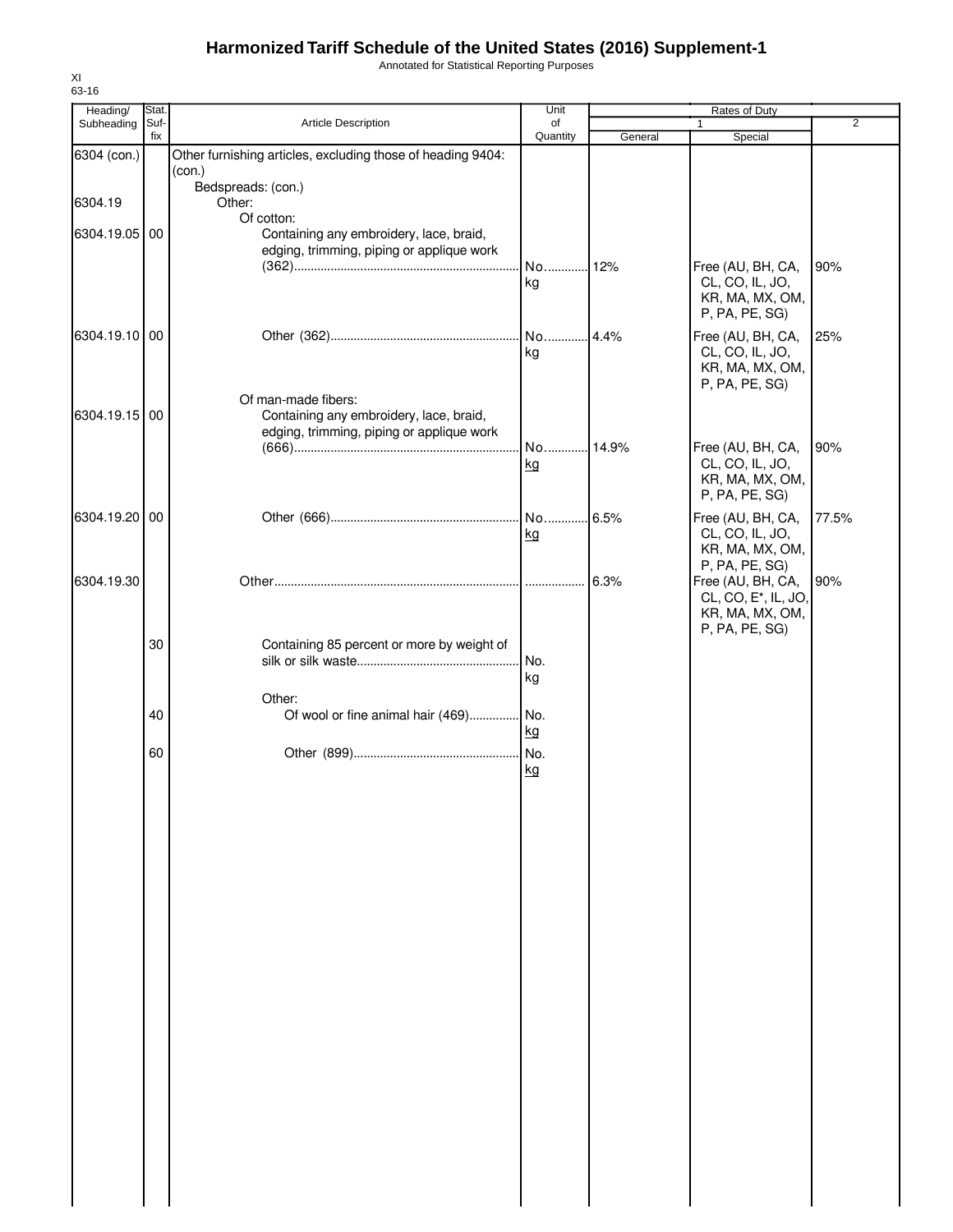Annotated for Statistical Reporting Purposes

| Heading/      | Stat.       |                                                             | Unit           |            | Rates of Duty                     |                |
|---------------|-------------|-------------------------------------------------------------|----------------|------------|-----------------------------------|----------------|
| Subheading    | Suf-<br>fix | Article Description                                         | of<br>Quantity | General    | 1<br>Special                      | $\overline{2}$ |
| 6304 (con.)   |             | Other furnishing articles, excluding those of heading 9404: |                |            |                                   |                |
|               |             | (con.)                                                      |                |            |                                   |                |
|               |             | Other:                                                      |                |            |                                   |                |
| 6304.91.00    |             |                                                             | .              | 5.8%       | Free (AU, BH, CA,                 | 90%            |
|               |             |                                                             |                |            | CL, CO, E <sup>*</sup> , IL, JO,  |                |
|               |             |                                                             |                |            | KR, MA, MX, OM,<br>P, PA, PE, SG) |                |
|               | 20          |                                                             | No.            |            |                                   |                |
|               |             |                                                             | kg             |            |                                   |                |
|               | 40          |                                                             | No.            |            |                                   |                |
|               |             |                                                             | kg             |            |                                   |                |
|               |             | Other:                                                      |                |            |                                   |                |
|               | 50          | Of wool or fine animal hair (469)                           | No.            |            |                                   |                |
|               |             |                                                             | kg             |            |                                   |                |
|               |             | Other:                                                      |                |            |                                   |                |
|               | 60          | Containing 85 percent or more by weight                     |                |            |                                   |                |
|               |             |                                                             | No.            |            |                                   |                |
|               |             |                                                             | kg             |            |                                   |                |
|               | 70          |                                                             | doz.           |            |                                   |                |
|               |             |                                                             | kg             |            |                                   |                |
| 6304.92.00 00 |             | Not knitted or crocheted, of cotton (369)                   | No.            | $6.3\%$ 1/ | Free (AU, BH, CA,                 | 40%            |
|               |             |                                                             | kg             |            | CL, CO, IL, JO,                   |                |
|               |             |                                                             |                |            | KR, MA, MX, OM,                   |                |
|               |             |                                                             |                |            | P, PA, PE, SG)                    |                |
| 6304.93.00 00 |             | Not knitted or crocheted, of synthetic fibers (666)         | No             | 9.3% $1/$  | Free (AU, BH, CA,                 | 90%            |
|               |             |                                                             | kg             |            | CL, CO, IL, JO,                   |                |
|               |             |                                                             |                |            | KR, MA, MX, OM,                   |                |
|               |             |                                                             |                |            | P, PA, PE, SG)                    |                |
|               |             |                                                             |                |            |                                   |                |
|               |             |                                                             |                |            |                                   |                |
|               |             |                                                             |                |            |                                   |                |
|               |             |                                                             |                |            |                                   |                |
|               |             |                                                             |                |            |                                   |                |
|               |             |                                                             |                |            |                                   |                |
|               |             |                                                             |                |            |                                   |                |
|               |             |                                                             |                |            |                                   |                |
|               |             |                                                             |                |            |                                   |                |
|               |             |                                                             |                |            |                                   |                |
|               |             |                                                             |                |            |                                   |                |
|               |             |                                                             |                |            |                                   |                |
|               |             |                                                             |                |            |                                   |                |
|               |             |                                                             |                |            |                                   |                |
|               |             |                                                             |                |            |                                   |                |
|               |             |                                                             |                |            |                                   |                |
|               |             |                                                             |                |            |                                   |                |
|               |             |                                                             |                |            |                                   |                |
|               |             |                                                             |                |            |                                   |                |
|               |             |                                                             |                |            |                                   |                |
|               |             |                                                             |                |            |                                   |                |
|               |             |                                                             |                |            |                                   |                |
|               |             |                                                             |                |            |                                   |                |
|               |             |                                                             |                |            |                                   |                |
|               |             |                                                             |                |            |                                   |                |
|               |             |                                                             |                |            |                                   |                |
|               |             |                                                             |                |            |                                   |                |
|               |             |                                                             |                |            |                                   |                |
|               |             |                                                             |                |            |                                   |                |
|               |             |                                                             |                |            |                                   |                |
|               |             |                                                             |                |            |                                   |                |
|               |             |                                                             |                |            |                                   |                |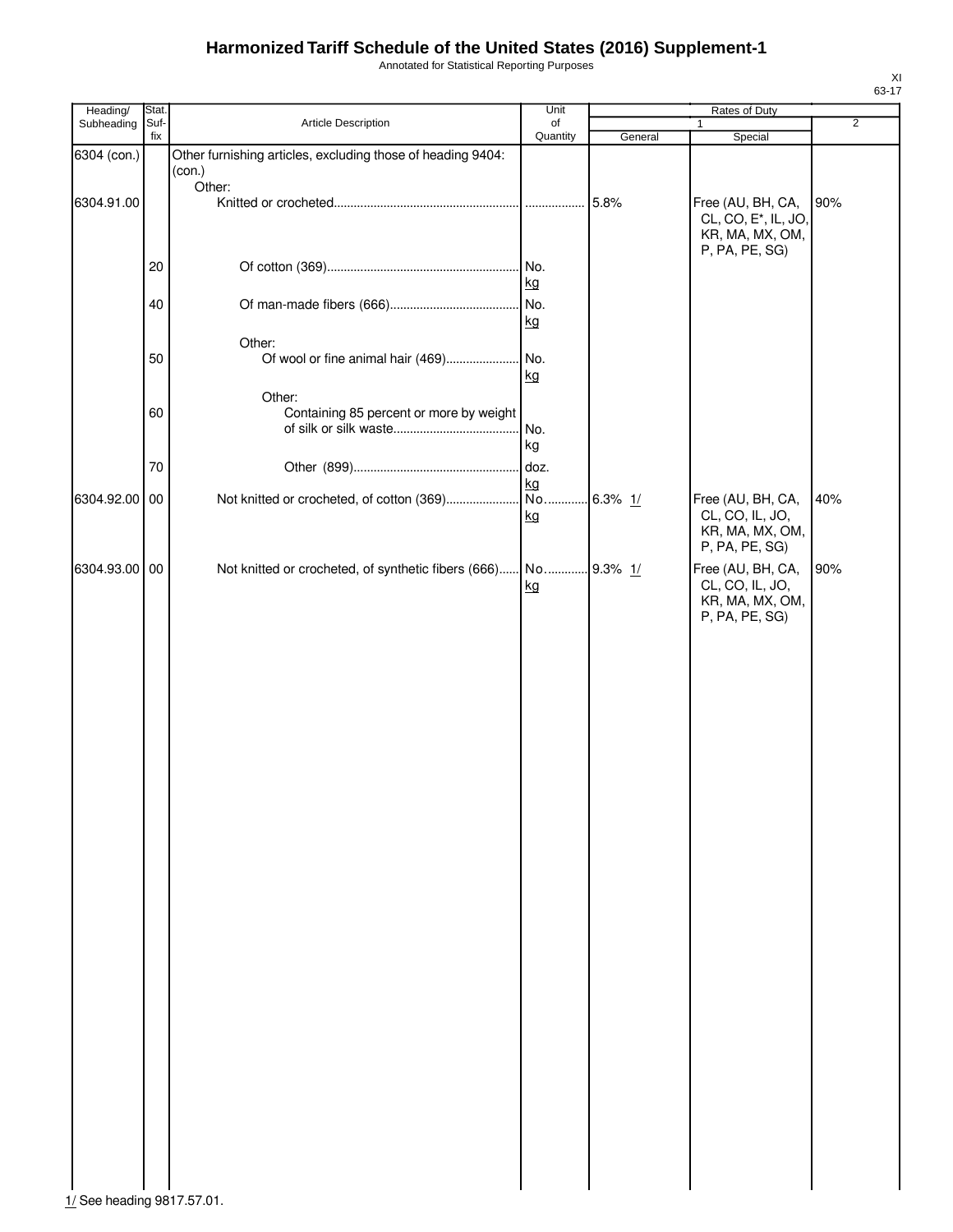Annotated for Statistical Reporting Purposes

| Heading/                   | Stat.       |                                                                                                                      | Unit           |            | Rates of Duty                                                                              |                |
|----------------------------|-------------|----------------------------------------------------------------------------------------------------------------------|----------------|------------|--------------------------------------------------------------------------------------------|----------------|
| Subheading                 | Suf-<br>fix | Article Description                                                                                                  | of<br>Quantity | General    | $\mathbf{1}$<br>Special                                                                    | $\overline{2}$ |
| 6304 (con.)                |             | Other furnishing articles, excluding those of heading 9404:<br>(con.)                                                |                |            |                                                                                            |                |
| 6304.99                    |             | Other: (con.)<br>Not knitted or crocheted, of other textile materials:<br>Wall hangings of wool or fine animal hair: |                |            |                                                                                            |                |
| 6304.99.10 00              |             | Certified hand-loomed and folklore                                                                                   | $m2$ .<br>kg   | 3.8%       | Free (A, AU, BH,<br>CA, CL, CO, D, E,<br>IL, JO, KR, MA,                                   | 50%            |
| 6304.99.15 00              |             |                                                                                                                      | $m2$<br>kg     | 11.3% $1/$ | MX, OM, P, PA,<br>PE, SG)<br>Free (AU, BH, CA,<br>CL, CO, IL, JO,<br>KR, MA, MX, OM,       | 90%            |
| 6304.99.25 00              |             | Other:<br>Of vegetable fibers (except cotton):                                                                       |                |            | P, PA, PE, SG)<br>Free (A, AU, BH,                                                         | 90%            |
|                            |             |                                                                                                                      |                |            | CA, CL, CO, D, E,<br>IL, JO, KR, MA,<br>MX, OM, P, PA,<br>PE, SG)                          |                |
| 6304.99.35 00              |             |                                                                                                                      |                |            | Free (AU, BH, CA,<br>CL, CO, E <sup>*</sup> , IL, JO,<br>KR, MA, MX, OM,<br>P, PA, PE, SG) | 90%            |
| 6304.99.40 00              |             | Certified hand-loomed and folklore pillow<br>covers of wool or fine animal hair                                      | kg 3.8%        |            | Free (A, AU, BH,<br>CA, CL, CO, D, E,<br>IL, JO, KR, MA,<br>MX, OM, P, PA,<br>PE, SG)      | 50%            |
| 6304.99.60                 |             |                                                                                                                      |                |            | Free (AU, BH, CA,<br>CL, CO, E <sup>*</sup> , IL, JO,<br>KR, MA, MX, OM,                   | 90%            |
|                            | 10          | Of wool or fine animal hair (469) kg                                                                                 |                |            | P, PA, PE, SG)                                                                             |                |
|                            | 20          |                                                                                                                      |                |            |                                                                                            |                |
|                            | 30          | Other:<br>Containing 85 percent or more by                                                                           |                |            |                                                                                            |                |
|                            | 40          |                                                                                                                      | kg             |            |                                                                                            |                |
|                            |             |                                                                                                                      |                |            |                                                                                            |                |
|                            |             |                                                                                                                      |                |            |                                                                                            |                |
|                            |             |                                                                                                                      |                |            |                                                                                            |                |
|                            |             |                                                                                                                      |                |            |                                                                                            |                |
|                            |             |                                                                                                                      |                |            |                                                                                            |                |
|                            |             |                                                                                                                      |                |            |                                                                                            |                |
| 1/ See heading 9817.57.01. |             |                                                                                                                      |                |            |                                                                                            |                |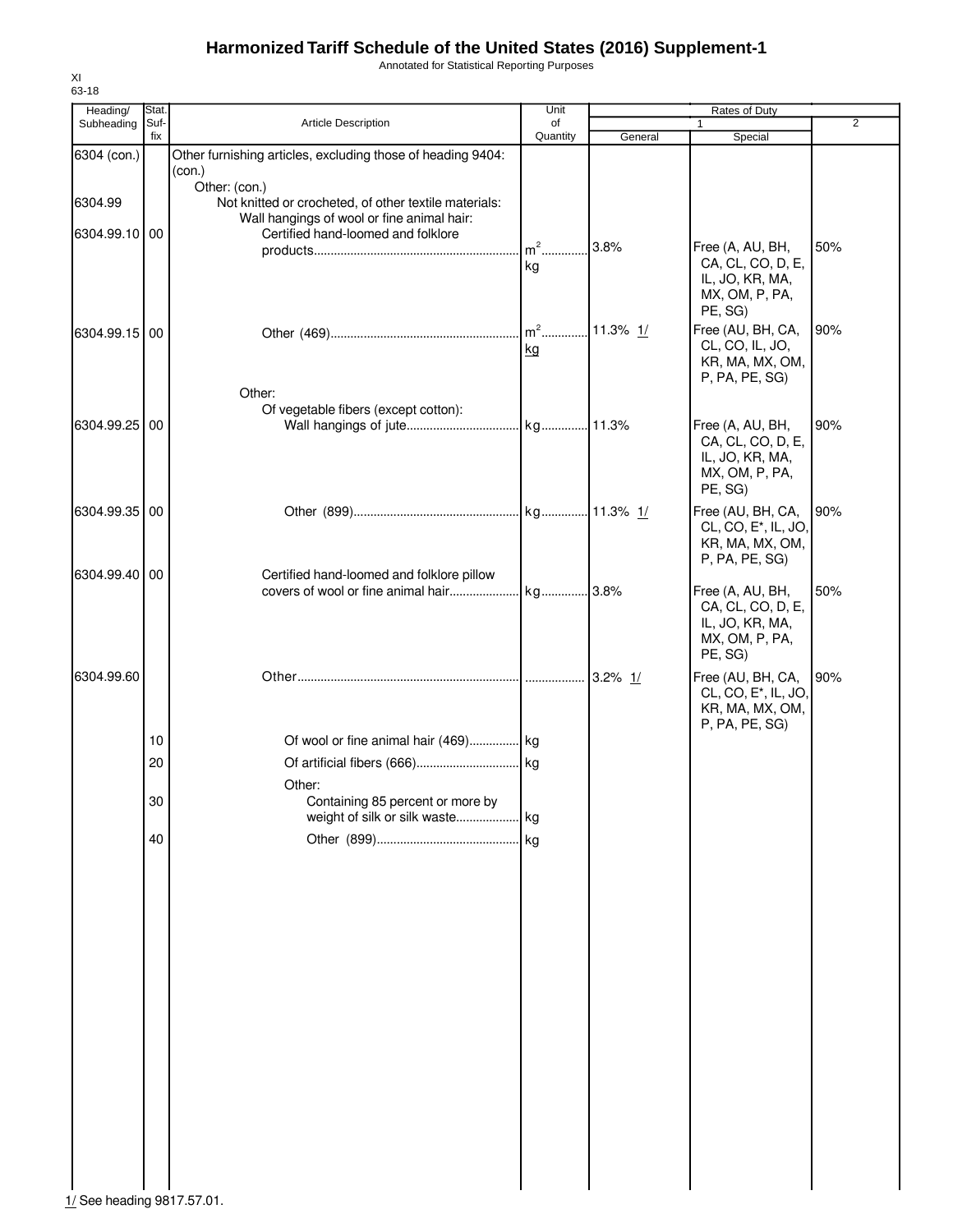Annotated for Statistical Reporting Purposes

| Heading/              | Stat.       |                                                                                                                             | Unit           |         | <b>Rates of Duty</b>                                                                       |                 |
|-----------------------|-------------|-----------------------------------------------------------------------------------------------------------------------------|----------------|---------|--------------------------------------------------------------------------------------------|-----------------|
| Subheading            | Suf-<br>fix | Article Description                                                                                                         | of<br>Quantity | General | $\mathbf{1}$<br>Special                                                                    | $\overline{2}$  |
| 6305<br>6305.10.00 00 |             | Sacks and bags, of a kind used for the packing of goods:<br>Of jute or of other textile bast fibers of heading 5303 kg Free |                |         |                                                                                            | $2.2¢/kg + 10%$ |
| 6305.20.00            | 00          |                                                                                                                             |                |         | Free (AU, BH, CA,<br>CL, CO, IL, JO,<br>KR, MA, MX, OM,<br>P, PA, PE, SG)                  | 40%             |
| 6305.32.00            |             | Of man-made textile materials:                                                                                              |                |         | Free (AU, BH, CA,<br>CL, CO, IL, JO,<br>KR, MA, MX, OM,                                    | 103%            |
|                       | 10<br>20    |                                                                                                                             |                |         | P, PA, PE, SG)                                                                             |                 |
| 6305.33.00            |             | Other, of polyethylene or polypropylene strip or the                                                                        |                | 8.4%    | Free (AU, BH, CA,<br>CL, CO, IL, JO,<br>KR, MA, MX, OM,<br>P, PA, PE, SG)                  | 103%            |
|                       | 10          | Other:<br>Weighing less than 1 kg, with an outer<br>laminated ply of plastics sheeting:                                     |                |         |                                                                                            |                 |
|                       | 40<br>60    | Printed with three or more colors (669) kg                                                                                  |                |         |                                                                                            |                 |
| 6305.39.00            | 80<br>00    |                                                                                                                             |                |         | Free (AU, BH, CA,<br>CL, CO, IL, JO,<br>KR, MA, MX, OM,<br>P, PA, PE, SG)                  | 103%            |
| 6305.90.00            | 00          |                                                                                                                             |                |         | Free (AU, BH, CA,<br>CL, CO, E <sup>*</sup> , IL, JO,<br>KR, MA, MX, OM,<br>P, PA, PE, SG) | 40%             |
|                       |             |                                                                                                                             |                |         |                                                                                            |                 |
|                       |             |                                                                                                                             |                |         |                                                                                            |                 |
|                       |             |                                                                                                                             |                |         |                                                                                            |                 |
|                       |             |                                                                                                                             |                |         |                                                                                            |                 |
|                       |             |                                                                                                                             |                |         |                                                                                            |                 |
|                       |             |                                                                                                                             |                |         |                                                                                            |                 |
|                       |             |                                                                                                                             |                |         |                                                                                            |                 |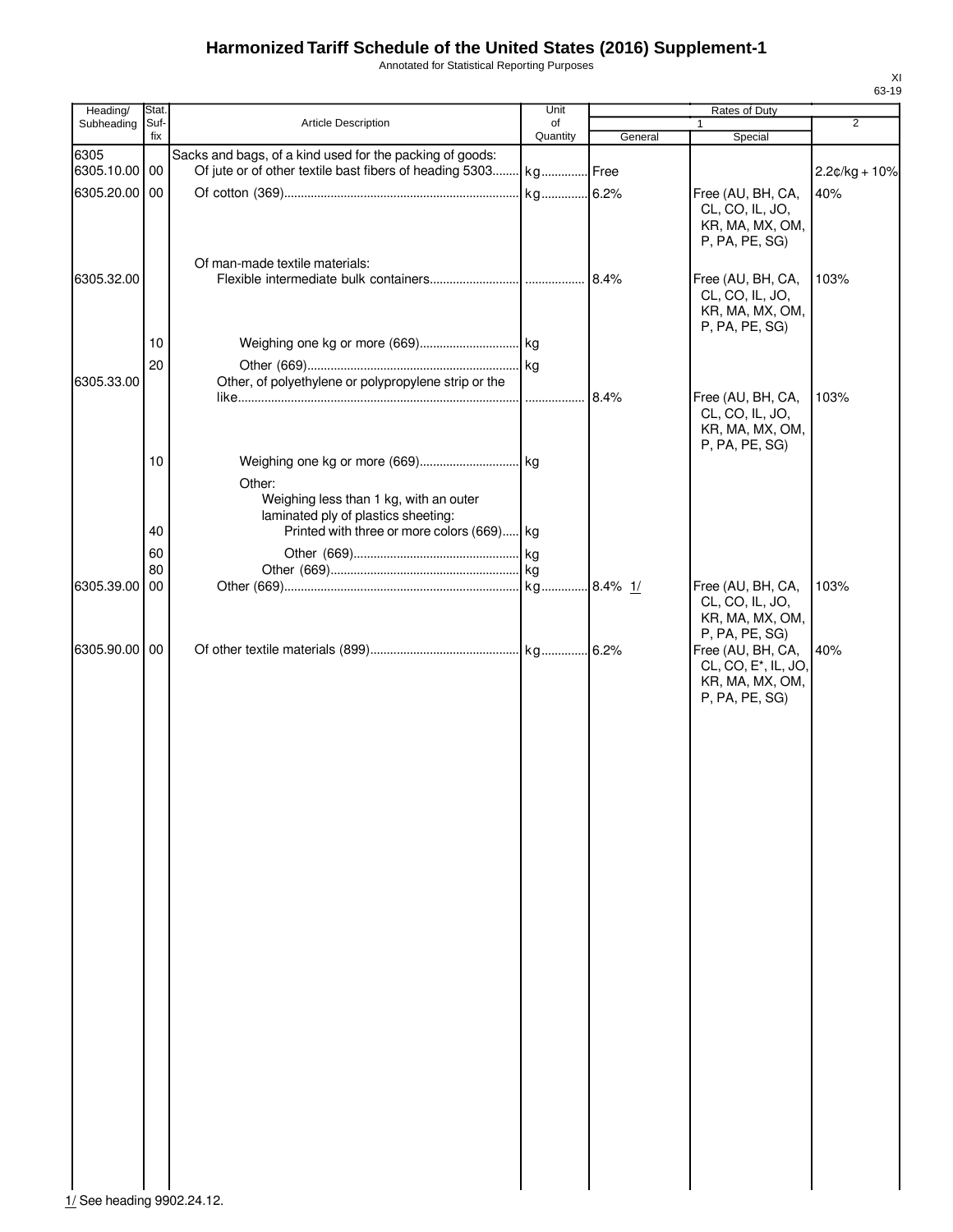Annotated for Statistical Reporting Purposes

| Heading/      | Stat.       |                                                                                                       | Unit           |         | Rates of Duty                                                                              |                |
|---------------|-------------|-------------------------------------------------------------------------------------------------------|----------------|---------|--------------------------------------------------------------------------------------------|----------------|
| Subheading    | Suf-<br>fix | <b>Article Description</b>                                                                            | οf<br>Quantity | General | Special                                                                                    | $\overline{2}$ |
| 6306          |             | Tarpaulins, awnings and sunblinds; tents; sails for boats,<br>sailboards or landcraft; camping goods: |                |         |                                                                                            |                |
|               |             | Tarpaulins, awnings and sunblinds:                                                                    |                |         |                                                                                            |                |
| 6306.12.00 00 |             |                                                                                                       |                |         | Free (AU, BH, CA,<br>CL, CO, IL, JO,<br>KR, MA, MX, OM,<br>P, PA, PE, SG)                  | 90%            |
| 6306.19       |             | Of other textile materials:                                                                           |                |         |                                                                                            |                |
| 6306.19.11 00 |             |                                                                                                       |                |         | Free (AU, BH, CA,<br>CL, CO, IL, JO,<br>KR, MA, MX, OM,<br>P, PA, PE, SG)                  | 90%            |
| 6306.19.21    |             |                                                                                                       |                |         | Free (AU, BH, CA,<br>CL, CO, E <sup>*</sup> , IL, JO,<br>KR, MA, MX, OM,<br>P, PA, PE, SG) | 40%            |
|               | 10          |                                                                                                       |                |         |                                                                                            |                |
|               | 20          |                                                                                                       |                |         |                                                                                            |                |
|               |             | Tents:                                                                                                |                |         |                                                                                            |                |
| 6306.22       |             | Of synthetic fibers:                                                                                  |                |         |                                                                                            |                |
| 6306.22.10 00 |             |                                                                                                       | No Free<br>kg  |         |                                                                                            | 90%            |
| 6306.22.90    |             |                                                                                                       |                |         | Free (AU, BH, CA,<br>CL, CO, IL, JO,<br>KR, MA, MX, OM,                                    | 90%            |
|               |             |                                                                                                       |                |         | P, PA, PE, SG)                                                                             |                |
|               | 10          |                                                                                                       |                |         |                                                                                            |                |
| 6306.29       | 30          | Of other textile materials:                                                                           |                |         |                                                                                            |                |
| 6306.29.11    | 00          |                                                                                                       |                |         | Free (AU, BH, CA,                                                                          | 90%            |
|               |             |                                                                                                       |                |         | CL, CO, IL, JO,<br>KR, MA, MX, OM,<br>P, PA, PE, SG)                                       |                |
| 6306.29.21    | 00          |                                                                                                       |                |         | Free (AU, BH, CA,<br>CL, CO, E <sup>*</sup> , IL, JO,<br>KR, MA, MX, OM,                   | 40%            |
| 6306.30.00    |             |                                                                                                       |                |         | P, PA, PE, SG)                                                                             | 30%            |
|               | 10          |                                                                                                       |                |         |                                                                                            |                |
|               | 20          |                                                                                                       |                |         |                                                                                            |                |
| 6306.40       |             | Pneumatic mattresses:                                                                                 |                |         |                                                                                            |                |
| 6306.40.41    | 00          |                                                                                                       |                |         | Free (AU, BH, CA,<br>CL, CO, IL, JO,<br>KR, MA, MX, OM,<br>P, PA, PE, SG)                  | 25%            |
| 6306.40.49 00 |             |                                                                                                       |                |         | Free (A, AU, BH,<br>CA, CL, CO, D, E,<br>IL, JO, KR, MA,<br>MX, OM, P, PA,<br>PE, SG)      | 25%            |
|               |             |                                                                                                       |                |         |                                                                                            |                |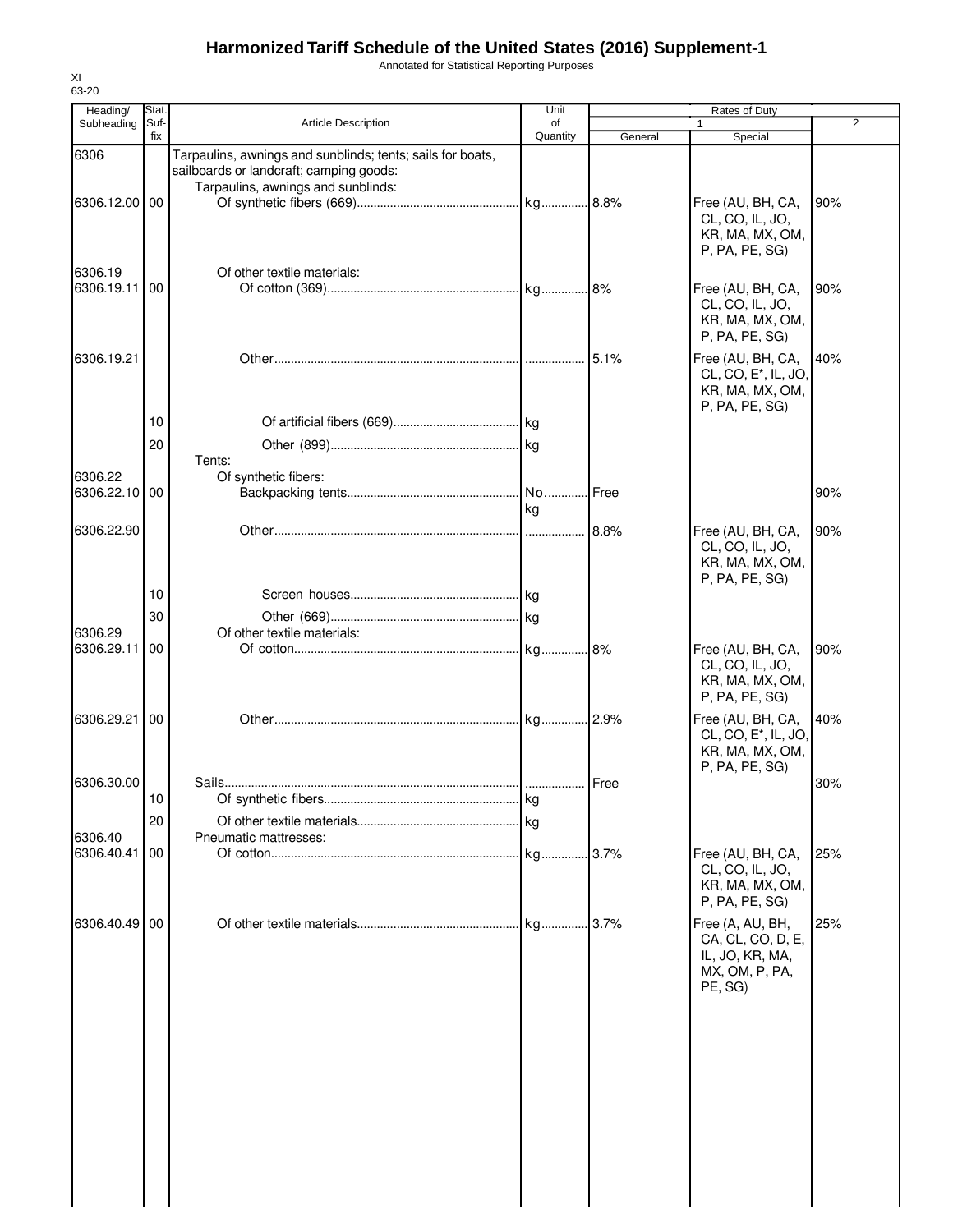Annotated for Statistical Reporting Purposes

| Heading/                      | Stat |                                                                                                                                                                       | Unit            |         | Rates of Duty                                                                              |                |
|-------------------------------|------|-----------------------------------------------------------------------------------------------------------------------------------------------------------------------|-----------------|---------|--------------------------------------------------------------------------------------------|----------------|
| Subheading                    | Suf- | <b>Article Description</b>                                                                                                                                            | of              |         | 1                                                                                          | $\overline{2}$ |
|                               | fix  |                                                                                                                                                                       | Quantity        | General | Special                                                                                    |                |
| 6306 (con.)<br>6306.90        |      | Tarpaulins, awnings and sunblinds; tents; sails for boats,<br>sailboards or landcraft; camping goods: (con.)<br>Other:                                                |                 |         |                                                                                            |                |
| 6306.90.10 00                 |      |                                                                                                                                                                       |                 |         | Free (AU, BH, CA,<br>CL, CO, IL, JO,<br>KR, MA, MX, OM,<br>P, PA, PE, SG)                  | 40%            |
| 6306.90.50                    | 00   |                                                                                                                                                                       |                 |         | Free (AU, BH, CA,<br>CL, CO, E <sup>*</sup> , IL, JO,<br>KR, MA, MX, OM,<br>P, PA, PE, SG) | 78.5%          |
| 6307<br>6307.10<br>6307.10.10 |      | Other made up articles, including dress patterns:<br>Floorcloths, dishcloths, dusters and similar cleaning cloths:<br>Dustcloths, mop cloths and polishing cloths, of |                 | 4.1%    | Free (AU, BH, CA,                                                                          | 26.2%          |
|                               | 20   | Bar mops (measuring 46 to 57 centimeters in                                                                                                                           |                 |         | CL, CO, IL, JO,<br>KR, MA, MX, OM,<br>P, PA, PE, SG)                                       |                |
|                               |      | length and 38 to43 centimeters in width) of terry                                                                                                                     | kg              |         |                                                                                            |                |
| 6307.10.20                    | 90   |                                                                                                                                                                       |                 | 5.3%    | Free (AU, BH, CA,<br>CL, CO, E <sup>*</sup> , IL, JO,<br>KR, MA, MX, OM,<br>P, PA, PE, SG) | 40%            |
|                               | 05   | Shop towels dedicated for use in garages, filling<br>stations and machine shops:                                                                                      |                 |         |                                                                                            |                |
|                               | 15   |                                                                                                                                                                       | kg<br>No.<br>kg |         |                                                                                            |                |
|                               | 27   | Dish cloths:                                                                                                                                                          | No.<br>kg       |         |                                                                                            |                |
|                               | 28   |                                                                                                                                                                       | kg              |         |                                                                                            |                |
| 6307.20.00 00                 | 30   |                                                                                                                                                                       |                 |         | Free (AU, BH, CA,<br>CL, CO, E <sup>*</sup> , IL, JO,<br>KR, MA, MX, OM,<br>P, PA, PE, SG) | 78.5%          |
|                               |      |                                                                                                                                                                       |                 |         |                                                                                            |                |
|                               |      |                                                                                                                                                                       |                 |         |                                                                                            |                |
|                               |      |                                                                                                                                                                       |                 |         |                                                                                            |                |
|                               |      |                                                                                                                                                                       |                 |         |                                                                                            |                |
|                               |      |                                                                                                                                                                       |                 |         |                                                                                            |                |
|                               |      |                                                                                                                                                                       |                 |         |                                                                                            |                |
|                               |      |                                                                                                                                                                       |                 |         |                                                                                            |                |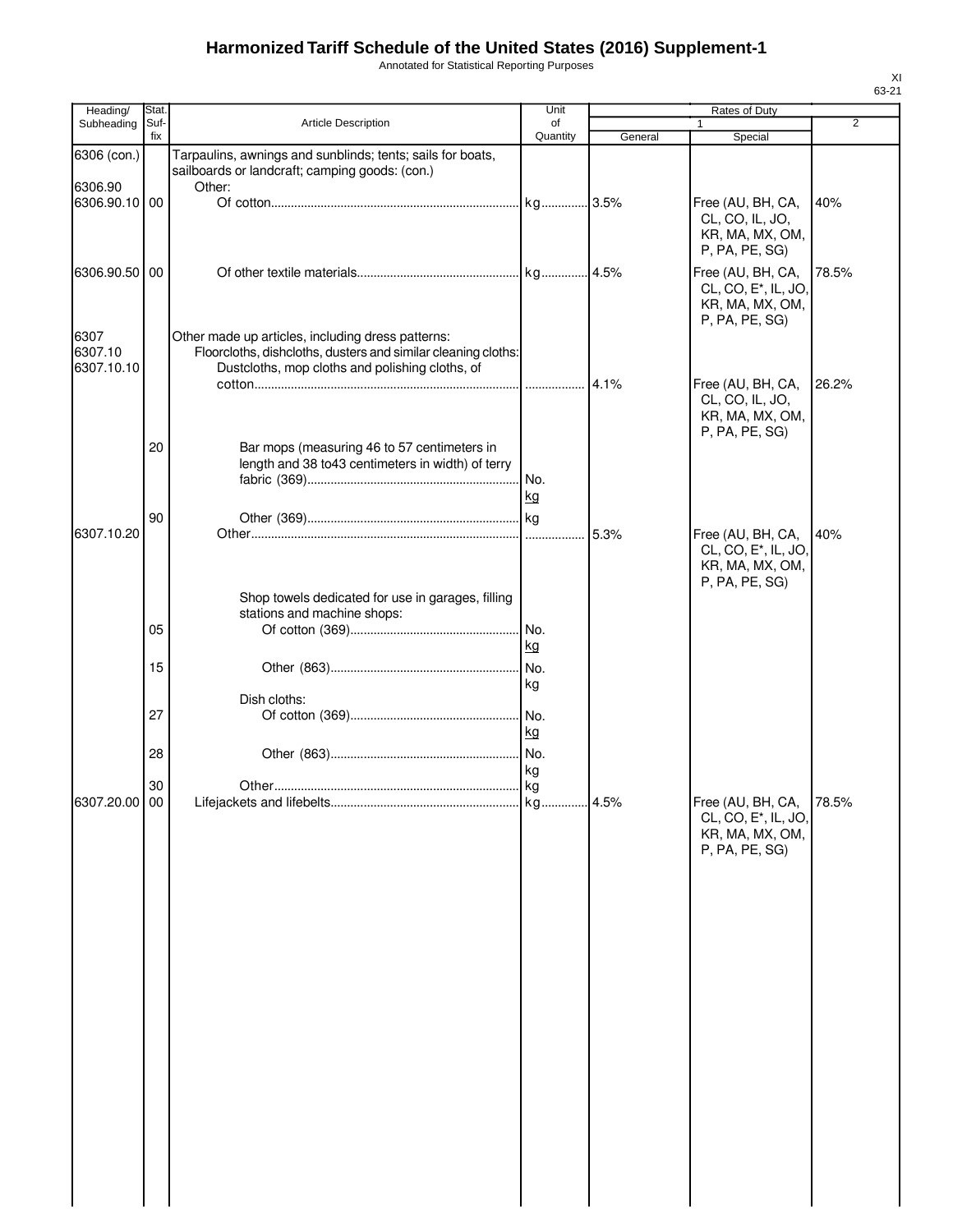Annotated for Statistical Reporting Purposes

| Heading/                   | Stat. |                                                                    | Unit     |         | Rates of Duty                                         |                |
|----------------------------|-------|--------------------------------------------------------------------|----------|---------|-------------------------------------------------------|----------------|
| Subheading                 | Suf-  | <b>Article Description</b>                                         | of       |         | 1                                                     | $\overline{2}$ |
|                            | fix   |                                                                    | Quantity | General | Special                                               |                |
| 6307 (con.)<br>6307.90     |       | Other made up articles, including dress patterns: (con.)<br>Other: |          |         |                                                       |                |
| 6307.90.30                 |       |                                                                    |          | 7.9%    | Free (AU, BH, CA,                                     | 71.5%          |
|                            |       |                                                                    |          |         | CL, CO, E <sup>*</sup> , IL, JO,                      |                |
|                            |       |                                                                    |          |         | KR, MA, MX, OM,                                       |                |
|                            |       |                                                                    |          |         | P, PA, PE, SG)                                        |                |
|                            | 10    |                                                                    |          |         |                                                       |                |
|                            | 20    |                                                                    |          |         |                                                       |                |
| 6307.90.40                 |       |                                                                    |          | Free    |                                                       | 65%            |
|                            | 10    |                                                                    |          |         |                                                       |                |
|                            | 20    |                                                                    |          |         |                                                       |                |
| 6307.90.50                 |       | Corset lacings, footwear lacings or similar lacings      Free      |          |         |                                                       | 90%            |
|                            | 10    |                                                                    |          |         |                                                       |                |
|                            | 20    |                                                                    |          |         |                                                       |                |
|                            |       | Surgical drapes:                                                   |          |         |                                                       |                |
| 6307.90.60                 |       | Of fabric formed on a base of paper or covered or                  |          |         |                                                       |                |
|                            |       |                                                                    |          | Free    |                                                       | 26.5%          |
|                            | 10    |                                                                    |          |         |                                                       |                |
|                            | 90    |                                                                    |          |         |                                                       |                |
|                            |       | Other:                                                             |          |         |                                                       |                |
| 6307.90.68 00              |       | Spunlaced or bonded fiber fabric disposable                        |          |         |                                                       |                |
|                            |       | surgical drapes of man-made fibers kg Free                         |          |         |                                                       | 78.5%          |
| 6307.90.72 00              |       |                                                                    |          |         | Free (AU, BH, CA,                                     | 78.5%          |
|                            |       |                                                                    |          |         | CL, CO, E <sup>*</sup> , IL, JO,                      |                |
|                            |       |                                                                    |          |         | KR, MA, MX, OM,                                       |                |
| 6307.90.75 00              |       |                                                                    |          |         | P, PA, PE, SG)                                        | 80%            |
|                            |       |                                                                    | kg       |         | Free (AU, BH, CA,<br>CL, CO, E <sup>*</sup> , IL, JO, |                |
|                            |       |                                                                    |          |         | KR, MA, MX, OM,                                       |                |
|                            |       |                                                                    |          |         | P, PA, PE, SG)                                        |                |
| 6307.90.85 00              |       |                                                                    |          |         | Free (A, AU, BH,                                      | 74%            |
|                            |       |                                                                    |          |         | CA, CL, CO, D, E,                                     |                |
|                            |       |                                                                    |          |         | IL, JO, KR, MA,                                       |                |
|                            |       |                                                                    |          |         | MX, OM, P, PA,                                        |                |
|                            |       |                                                                    |          |         | PE, SG)                                               |                |
|                            |       |                                                                    |          |         |                                                       |                |
|                            |       |                                                                    |          |         |                                                       |                |
|                            |       |                                                                    |          |         |                                                       |                |
|                            |       |                                                                    |          |         |                                                       |                |
|                            |       |                                                                    |          |         |                                                       |                |
|                            |       |                                                                    |          |         |                                                       |                |
|                            |       |                                                                    |          |         |                                                       |                |
|                            |       |                                                                    |          |         |                                                       |                |
|                            |       |                                                                    |          |         |                                                       |                |
|                            |       |                                                                    |          |         |                                                       |                |
|                            |       |                                                                    |          |         |                                                       |                |
|                            |       |                                                                    |          |         |                                                       |                |
|                            |       |                                                                    |          |         |                                                       |                |
|                            |       |                                                                    |          |         |                                                       |                |
|                            |       |                                                                    |          |         |                                                       |                |
|                            |       |                                                                    |          |         |                                                       |                |
|                            |       |                                                                    |          |         |                                                       |                |
|                            |       |                                                                    |          |         |                                                       |                |
|                            |       |                                                                    |          |         |                                                       |                |
|                            |       |                                                                    |          |         |                                                       |                |
|                            |       |                                                                    |          |         |                                                       |                |
|                            |       |                                                                    |          |         |                                                       |                |
|                            |       |                                                                    |          |         |                                                       |                |
|                            |       |                                                                    |          |         |                                                       |                |
|                            |       |                                                                    |          |         |                                                       |                |
| 1/ See heading 9817.57.01. |       |                                                                    |          |         |                                                       |                |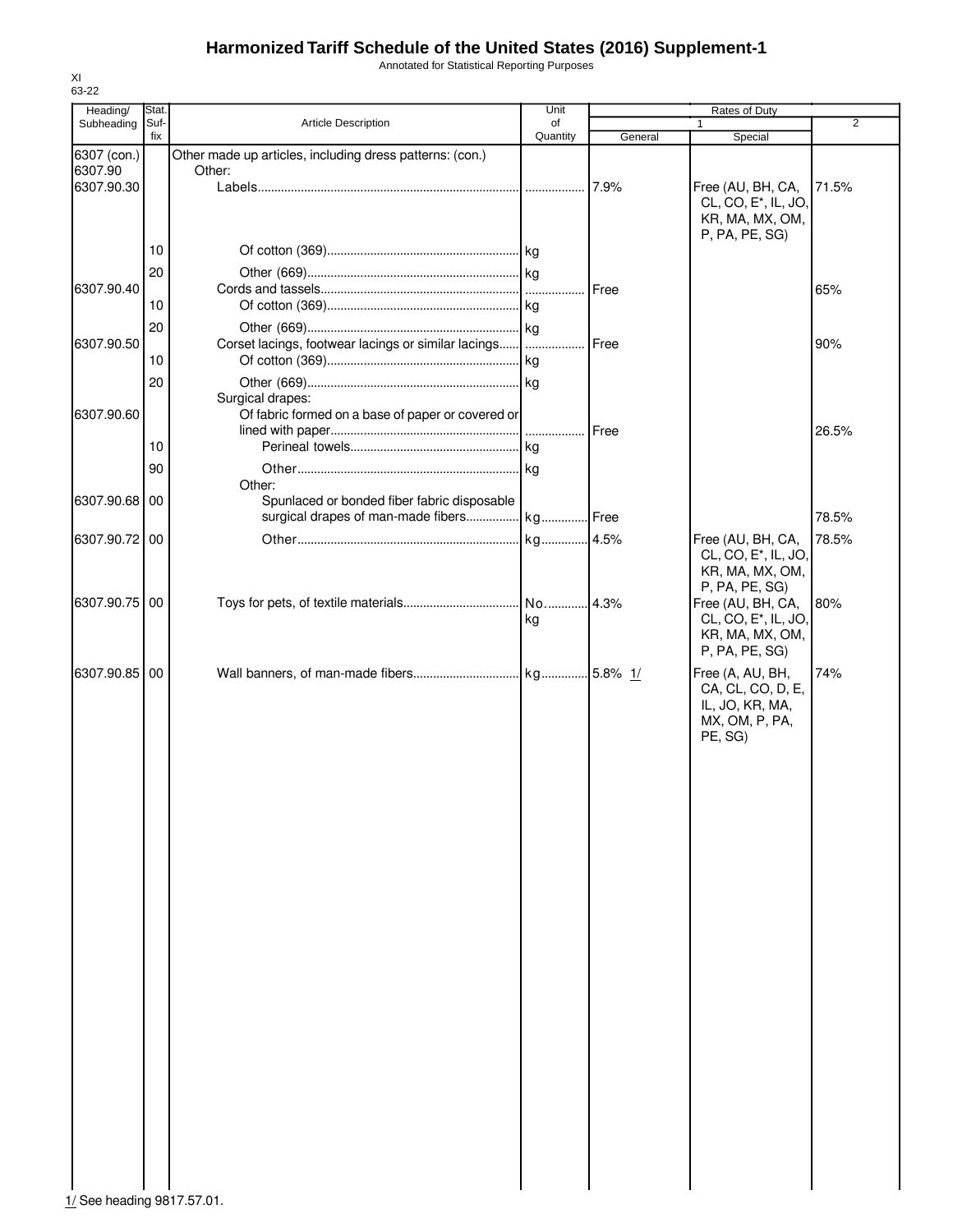Annotated for Statistical Reporting Purposes

| Heading/                         | Stat.       |                                                                                                                                                                         | Unit             |         | Rates of Duty                                                                            |     |
|----------------------------------|-------------|-------------------------------------------------------------------------------------------------------------------------------------------------------------------------|------------------|---------|------------------------------------------------------------------------------------------|-----|
| Subheading                       | Suf-<br>fix | Article Description                                                                                                                                                     | of<br>Quantity   | General | $\mathbf{1}$<br>Special                                                                  | 2   |
| 6307 (con.)<br>6307.90<br>(con.) |             | Other made up articles, including dress patterns: (con.)<br>Other: (con.)                                                                                               |                  |         |                                                                                          |     |
| 6307.90.89                       |             | Other:<br>Surgical towels; cotton towels of pile or tufted<br>construction; pillow shells, of cotton; shells for<br>quilts, eiderdowns, comforters and similar articles |                  | 7%      | Free (AU, B, BH,<br>CA, CL, CO, E*, IL,<br>JO, KR, MA, MX,<br>OM, P, PA, PE,<br>SG)      | 40% |
|                                  | 10          |                                                                                                                                                                         | . No.<br>kg      |         |                                                                                          |     |
|                                  | 40          | Cotton towels of pile or tufted construction                                                                                                                            | No.<br>kg        |         |                                                                                          |     |
|                                  | 45          | Shells for quilts, eiderdowns, comforters and                                                                                                                           |                  |         |                                                                                          |     |
|                                  | 50          | similar articles of cotton:                                                                                                                                             |                  |         |                                                                                          |     |
|                                  | 85          | Other:<br>Containing 85 percent or more by                                                                                                                              | No.<br>kg        |         |                                                                                          |     |
|                                  | 95          |                                                                                                                                                                         | No.<br>kg        |         |                                                                                          |     |
| 6307.90.98                       |             | National flags:                                                                                                                                                         |                  | 7% 1/   | Free (A, AU, B, BH,<br>CA, CL, CO, D, E,<br>IL, JO, KR, MA,<br>MX, OM, P, PA,<br>PE, SG) | 40% |
|                                  | 25<br>35    |                                                                                                                                                                         | No.<br>kg<br>No. |         |                                                                                          |     |
|                                  |             | Other:                                                                                                                                                                  | kg               |         |                                                                                          |     |
|                                  | 82          | Other towels of cotton (369)                                                                                                                                            | No.<br>kg        |         |                                                                                          |     |
|                                  | 84          | Other towels of man-made fibers (666)                                                                                                                                   | No.<br>kg        |         |                                                                                          |     |
|                                  | 85<br>87    | Furniture movers' pads of cotton<br>Furniture movers' pads of man-made                                                                                                  | No.<br>kg        |         |                                                                                          |     |
|                                  |             |                                                                                                                                                                         | No.<br>kg        |         |                                                                                          |     |
|                                  | 89          |                                                                                                                                                                         | No.<br>kg        |         |                                                                                          |     |
|                                  |             |                                                                                                                                                                         |                  |         |                                                                                          |     |
|                                  |             |                                                                                                                                                                         |                  |         |                                                                                          |     |
|                                  |             |                                                                                                                                                                         |                  |         |                                                                                          |     |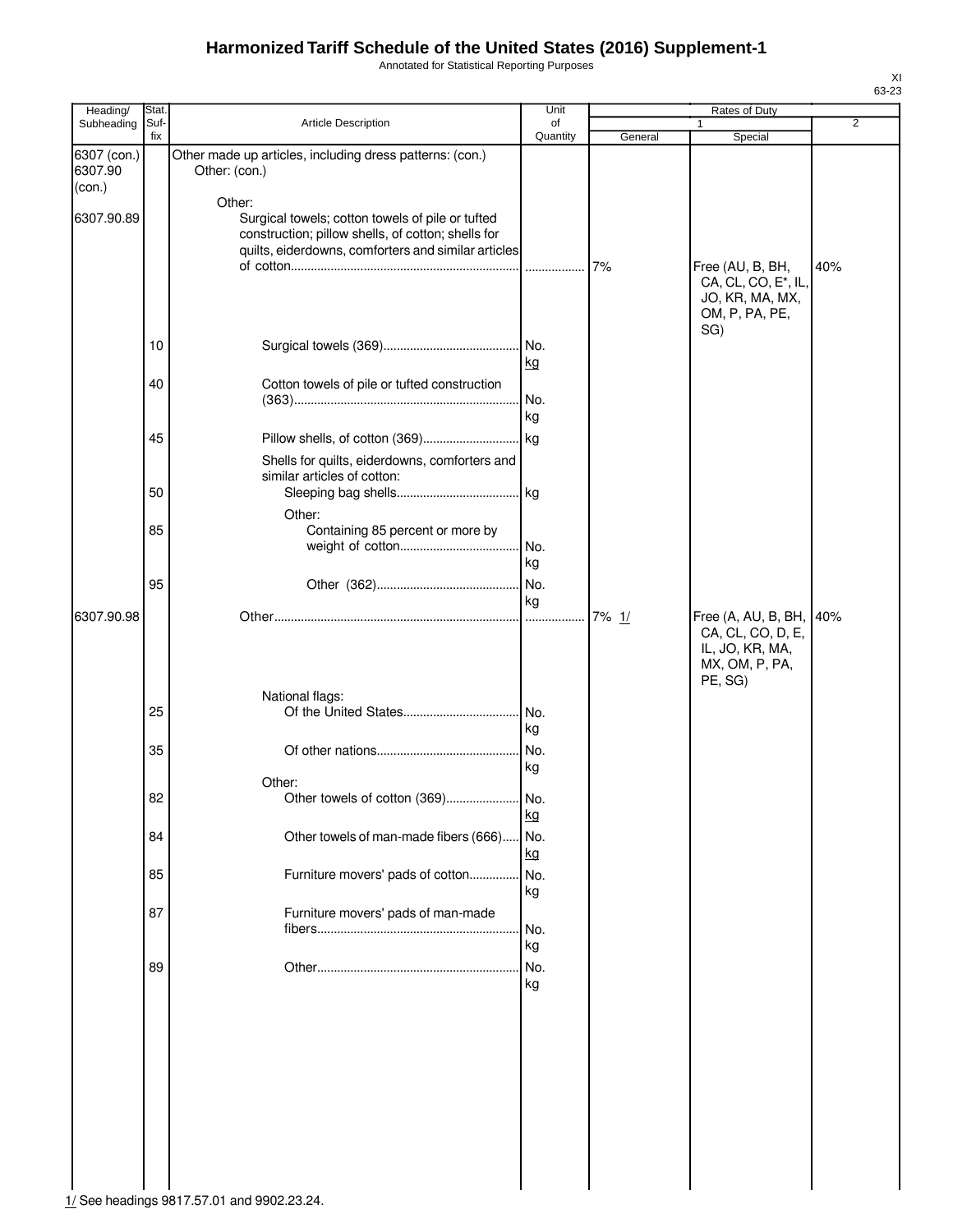Annotated for Statistical Reporting Purposes

| Heading/                      | Stat.             |                                                                                                                                                                                                                                                   | Unit           |         | Rates of Duty                                                                                                         |                       |  |
|-------------------------------|-------------------|---------------------------------------------------------------------------------------------------------------------------------------------------------------------------------------------------------------------------------------------------|----------------|---------|-----------------------------------------------------------------------------------------------------------------------|-----------------------|--|
|                               |                   |                                                                                                                                                                                                                                                   |                |         |                                                                                                                       |                       |  |
| Subheading Suf-<br>6308.00.00 | fix<br>$10$<br>20 | Article Description<br>II. NEEDLECRAFT SETS<br>Needlecraft sets consisting of woven fabric and yarn, whether<br>or not with accessories, for making up into rugs, tapestries,<br>embroidered tablecloths or napkins, or similar textile articles, | of<br>Quantity | General | $\mathbf{1}$<br>Special<br>Free (AU, BH, CA,<br>CL, CO, E <sup>*</sup> , IL, JO,<br>KR, MA, MX, OM,<br>P, PA, PE, SG) | $\overline{2}$<br>55% |  |
|                               |                   |                                                                                                                                                                                                                                                   |                |         |                                                                                                                       |                       |  |
|                               |                   |                                                                                                                                                                                                                                                   |                |         |                                                                                                                       |                       |  |